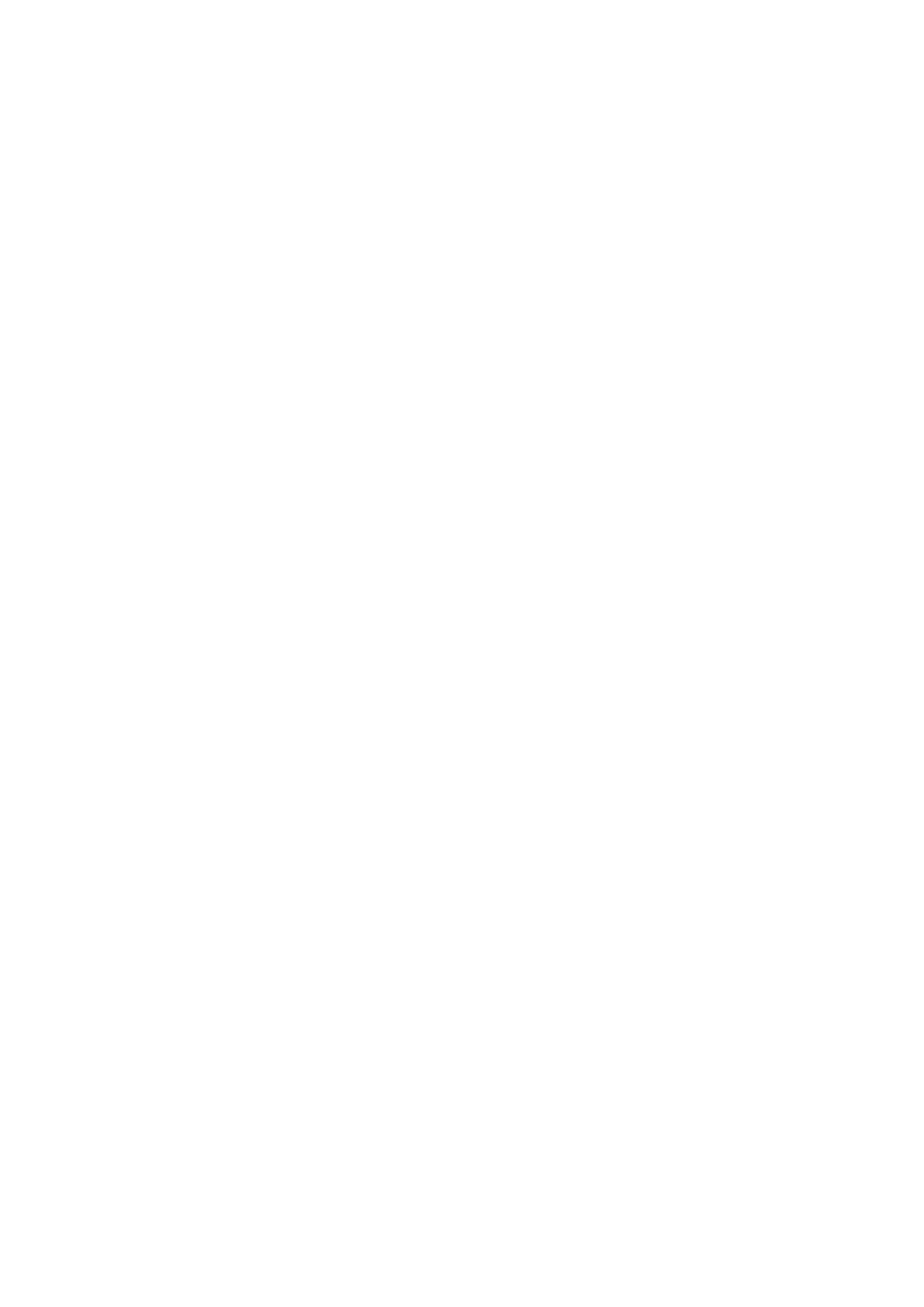### <span id="page-2-0"></span>Key Points

- Archaeological archives can be described as the artefacts and records which derive from archaeological excavation or survey work. A survey of museum collections in 2007 established that there are approximately 1.8 million objects held in Northern Ireland's 38 Accredited Museums, with around 307,777 of these (or 17%) being classed as 'archaeological' in nature.
- **H** However, the majority of archaeological archives are produced by commercial archaeological companies in advance of development and construction work and the indications are that approximately 1.47 million archaeological objects are currently being held by commercial companies, outside the museum sector.
- A good practice quide published by the Institute for Archaeologists states that, 'contracting archaeological organisations are not recognised as suitable permanent repositories for archaeological project archives'.
- Current Northern Ireland legislation states that such finds should be reported to the Ulster Museum, the Northern Ireland Environment Agency (NIEA) or the 'officer in charge of a police station'. The current legal framework does not allow for the passing of archaeological archives produced through the planning process to local museums, except through a subsequent loan from a National Museum.
- Both the Ulster Museum and NIEA have indicated that they have not taken into their care any archaeological objects produced through commercial archaeological work as part of the planning process since the creation of planning policy PPS6 in 1999.
- Stakeholders have raised the issue that archives held in this way are not accessible to the public or to researchers, and may be vulnerable to theft, decomposition, or to the disposal of assets should such companies enter into receivership.
- Concerns regarding provision for archaeological archives are not unique to Northern Ireland. However, this research indicates that the problem of archaeological archives is particularly acute here, especially regarding the quantities of material not being accepted into recognised repositories. Furthermore, a number of actions have been taken elsewhere to seek to alleviate the problem.
- Guidance on archaeological archives states that a relevant museum with Accredited status should be offered an archive promptly. A 'selection and retention' policy should then be applied so that the archive can be rationalised through the disposal of non-significant objects according to guidelines pre-agreed by the sector.
- A museums policy for Northern Ireland was launched by DCAL in March 2011. Although this policy does not specifically address the issue of archaeological archives being held outside the museum sector, it does contain intentions to improve the standards of collections care in Northern Ireland, and to establish clear priorities for the development and protection of collections.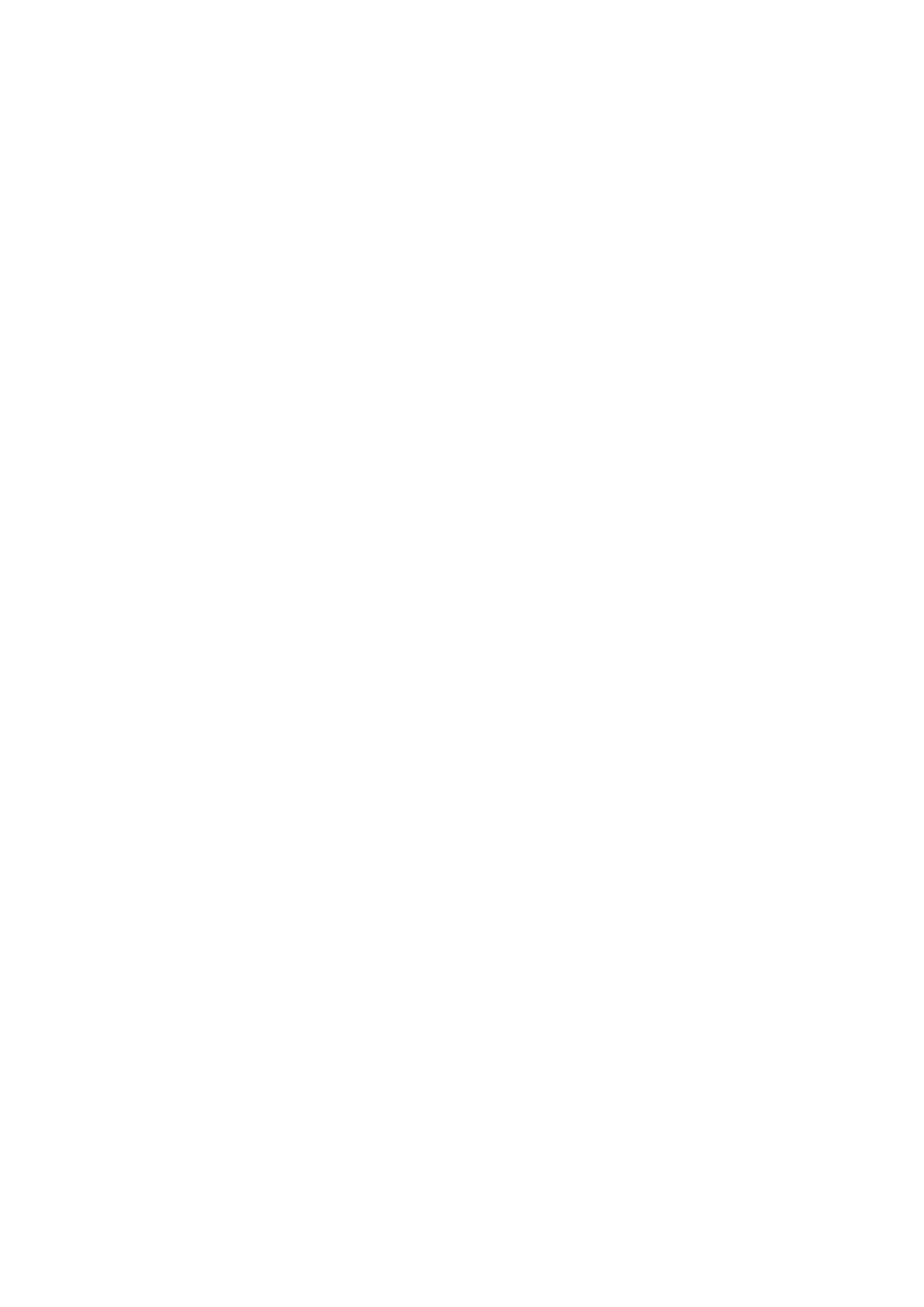### <span id="page-4-0"></span>Executive Summary

Archaeological archives can be described as the artefacts and records which derive from archaeological excavation or survey work. Artefacts can include objects such as pottery, metalwork or glass; scientific samples; and animal bone or human remains.

Such archives are often held in Northern Ireland in a variety of local and national museums, but also by commercial archaeological companies. A survey of museum collections in 2007 established that there are approximately 1.8 million objects held in Northern Ireland's 38 Accredited Museums. Of these, 307,777 are categorised as being 'archaeological' in nature, with other categories including costume and textiles, social history and fine art.

However, the majority of archaeological archives are produced by commercial archaeological companies as part of the planning process in advance of development and construction work. Current legislation states that all archaeological finds should be reported to the Ulster Museum, the Northern Ireland Environment Agency (NIEA) or the 'officer in charge of a police station'. The current legal framework does not allow for the passing of archaeological archives produced through the planning process to local museums, except through a subsequent loan from a National Museum.

Both the Ulster Museum and NIEA have indicated that they have not taken into their care any archaeological objects produced through commercial archaeological excavation as part of the planning process since the creation of planning policy PPS6 in 1999.

The indications are that approximately 1.47 million archaeological objects are currently being held by commercial companies – outside the museum sector – and therefore not in a permanent archive institution. A good practice guide published by the Institute for Archaeologists states that, 'contracting archaeological organisations are not recognised as suitable permanent repositories for archaeological project archives'.

Stakeholders have raised the issue that archives held in this way are not accessible to the public or to researchers, and may be vulnerable to theft, decomposition, or to the disposal of assets should such companies enter into receivership. Good practice guidance produced by the Archaeological Archives Forum states that such archives should be deposited in properly Accredited institutions so that they are accessible, and in so doing help to enhance the public benefit of archaeological records and finds produced as part of the planning process.

Concerns regarding provision for archaeological archives are not unique to Northern Ireland. Unprecedented quantities of archaeological material and records have been created over the past two decades, partly as a result of enhanced provision for archaeology and the wider historic environment within the planning process, and partly also due to increased levels of construction work until the economic downturn in 2008.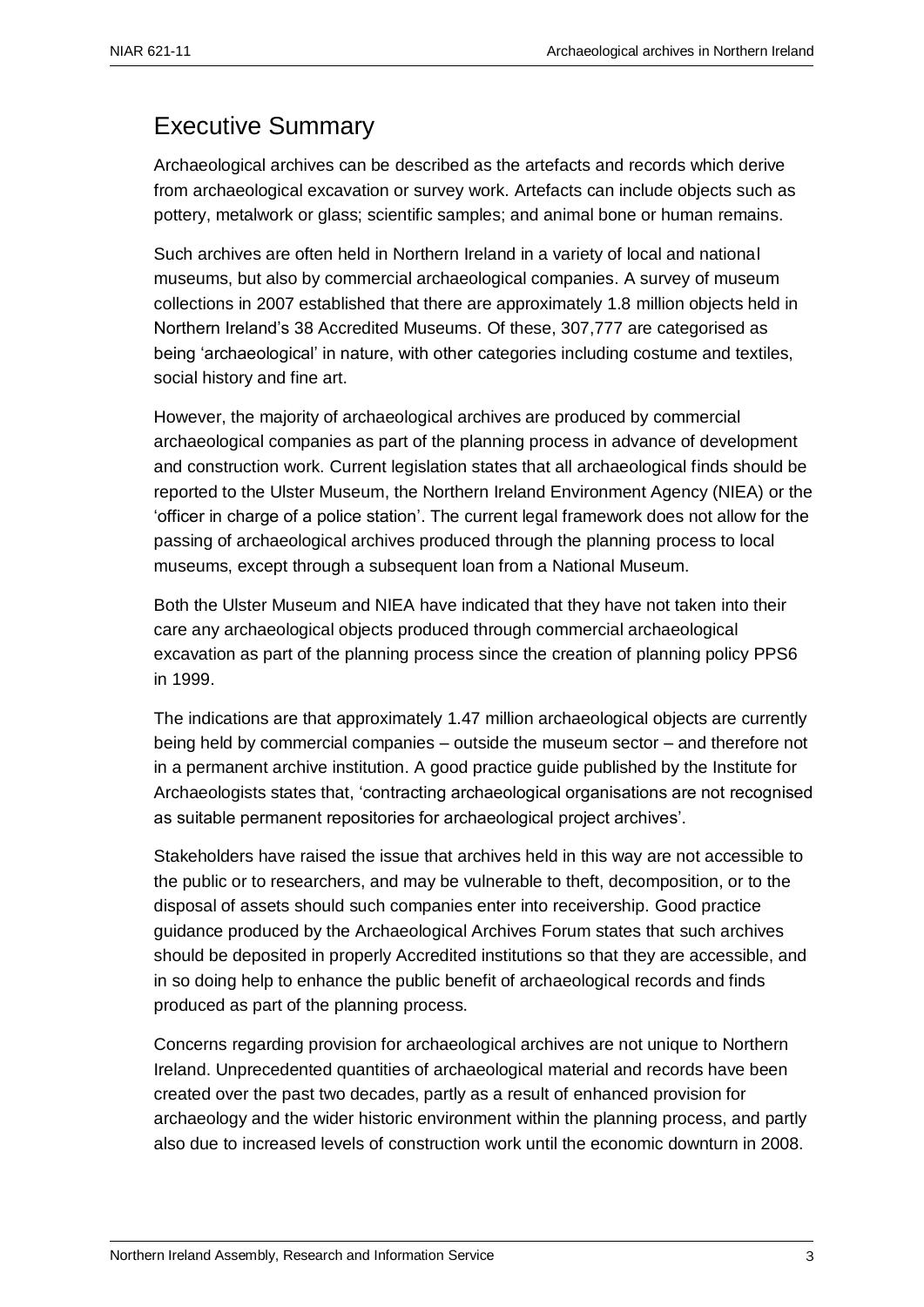Such increases in archaeological material have created challenges for traditional structures of legislation and museum provision across the UK and Ireland.

However, the comparative research carried out for this paper indicates that the problem of archaeological archives is particularly acute in Northern Ireland, especially regarding the quantities of material not being accepted into recognised repositories. Steps have been taken in Wales to address the challenges presented by a survey of archives in 2004. In Ireland and Scotland, while pressure on storage remains a key issue, the responsibilities of state institutions for the long-term curation of archaeological archives is somewhat clearer. In England, enhanced provision for the eventual public benefit of archaeological work has been made by recent changes to planning guidance.

This paper seeks to summarise some of the relevant areas of good practice. Guidance on archaeological archives states that a relevant museum with Accredited status should be offered each archive promptly once a report has been completed. In Ireland and Scotland, this will happen anyway as any archaeological object is automatically taken into state (or Crown) ownership. It is stated that a 'selection and retention' policy should then be applied so that the archive can be rationalised through the disposal of non-significant objects according to guidelines pre-agreed by the sector. Archives such as the Dublin City Archaeological Archive and the London Archaeological Archive and Research Centre are examples of facilities which house and conserve their collections and allow for public access for research purposes.

A museums policy for Northern Ireland was launched by DCAL in March 2011. Although this policy does not specifically address the issue of archaeological archives being held outside the museum sector, it does contain intentions to improve the standards of collections care in Northern Ireland, and to establish clear priorities for the development and protection of collections. It also seeks to 'encourage more partnerships between museums by way of increasing public access to objects and collections'.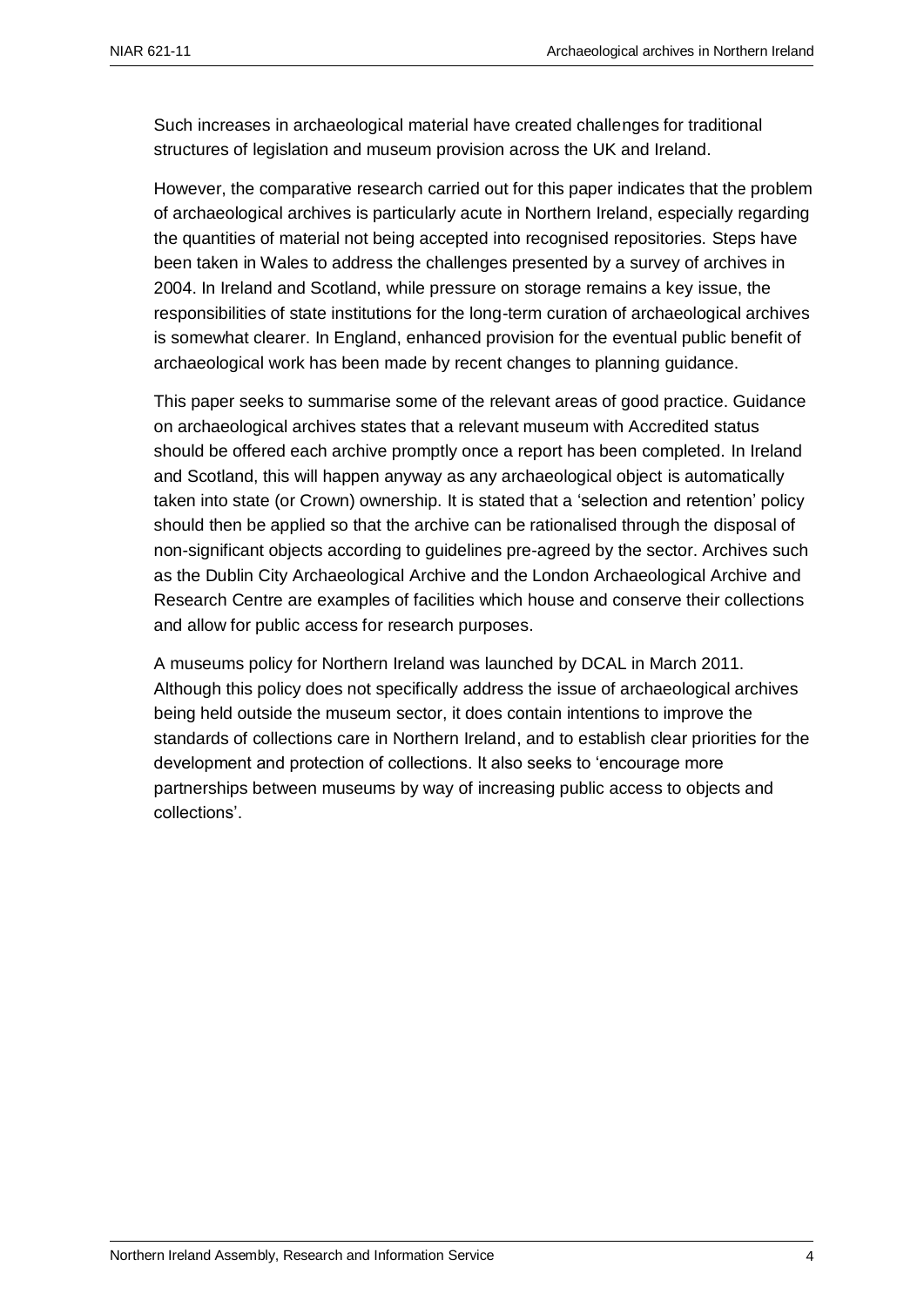### <span id="page-6-0"></span>**Contents**

| 1                       |                                                                                                                      |    |
|-------------------------|----------------------------------------------------------------------------------------------------------------------|----|
| $\mathbf{2}$            |                                                                                                                      |    |
| 2.1                     |                                                                                                                      |    |
| 2.2                     |                                                                                                                      |    |
| 2.3                     | Legislation and guidance covering archaeology in Northern Ireland 12                                                 |    |
| 2.4                     |                                                                                                                      |    |
| 2.5                     |                                                                                                                      |    |
| 2.6                     |                                                                                                                      |    |
| 2.7                     | The Northern Ireland Museums Policy and its relationship with archives 16                                            |    |
| 3                       |                                                                                                                      |    |
| 3.1                     |                                                                                                                      |    |
| 3.2                     |                                                                                                                      |    |
| 3.3                     |                                                                                                                      |    |
| 3.4                     |                                                                                                                      |    |
| 3.5                     |                                                                                                                      |    |
| $\overline{\mathbf{4}}$ |                                                                                                                      |    |
| 4.1                     |                                                                                                                      |    |
| 4.2                     |                                                                                                                      |    |
| 4.3                     |                                                                                                                      |    |
| 4.4                     |                                                                                                                      | 25 |
|                         | Annexe 1: Part III, Article 42 of the Historic Monuments and Archaeological Objects (Northern<br>Ireland) Order 1995 |    |
|                         | Annexe 2: Policy BH4 of Planning Policy Statement 6: Planning, Archaeology and the Built<br>Heritage                 |    |

- Annexe 3: National Cultural Institutions Act 1997: Provisions for archaeological objects
- Annexe 4: Breakdown of typical archive types resulting from a developer-funded excavation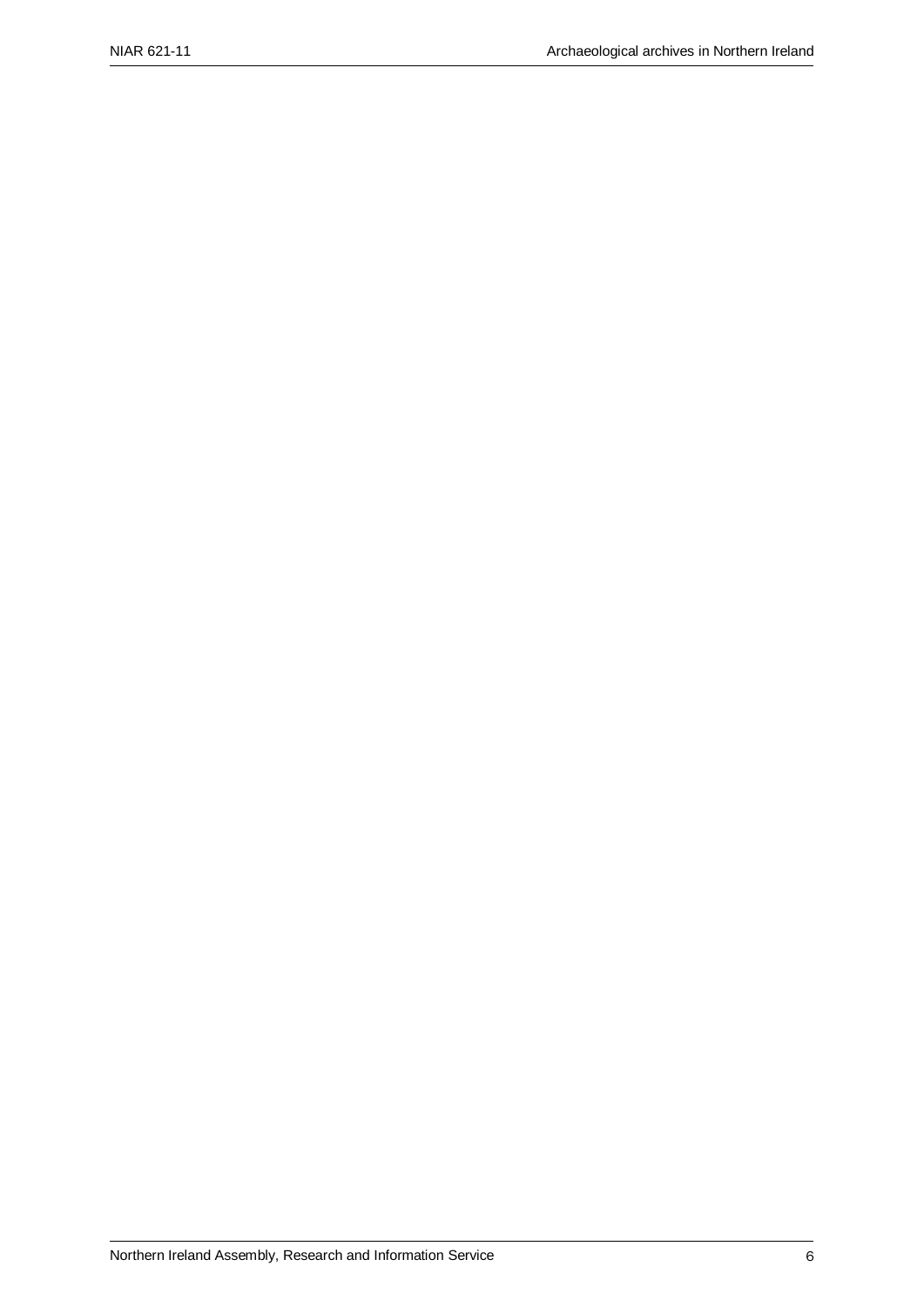### <span id="page-8-0"></span>1 What is an archaeological archive?

Archaeological archives can be described as the artefacts and records which derive from archaeological excavation or survey work, including:<sup>1</sup>

*…the finds and digital records as well as the written, drawn and photographic documentation.*

In more detail, archaeological archives can consist of the following:

| Category<br><b>Type</b> |                                   | Examples include:                 |  |  |
|-------------------------|-----------------------------------|-----------------------------------|--|--|
| <b>MATERIAL</b>         | Human-made objects (artefacts)    | Pottery                           |  |  |
|                         |                                   | Metalwork                         |  |  |
|                         |                                   | Worked bone                       |  |  |
|                         | Ecofacts (environmental material) | Pollen                            |  |  |
|                         |                                   | Animal bones                      |  |  |
|                         |                                   | Human remains                     |  |  |
|                         | Samples                           | Soil samples                      |  |  |
|                         |                                   | Timber samples                    |  |  |
|                         |                                   | Radiocarbon samples               |  |  |
| <b>DOCUMENTARY</b>      | Written                           | A written report                  |  |  |
|                         |                                   | Context recording sheets          |  |  |
|                         |                                   | Lists of samples, photographs etc |  |  |
|                         | Drawn                             | Plans                             |  |  |
|                         |                                   | Section drawings                  |  |  |
|                         |                                   | Artefacts drawings                |  |  |
|                         | Photographic                      | Print                             |  |  |
|                         |                                   | Slide                             |  |  |
|                         |                                   | Digital                           |  |  |
|                         | Digital                           | Spatial files (eg maps or plots)  |  |  |
|                         |                                   | Databases                         |  |  |
|                         |                                   | Geophysical data                  |  |  |

 **Table 1: Examples of the kinds of material and documentation which can make up an archaeological archive**

A more detailed breakdown of a 'typical' archaeological archive is described in section 2.2, below.

It has been argued that the archives which derive from archaeological investigation are of special importance because excavation, which creates archaeological data, also destroys the primary *in situ* archaeological evidence<sup>2</sup>. In

<u>.</u>

<sup>1</sup> Perrin, K. 2002: *Archaeological Archives: Documentation, access and deposition: a way forward*. English Heritage p3; cited in DH Brown 2011. *Archaeological Archives: A guide to best practice in creation, compilation, transfer and curation*. Institute for Archaeologists: p3: [http://www.britarch.ac.uk/archives/Archives\\_Best\\_Practice.pdf](http://www.britarch.ac.uk/archives/Archives_Best_Practice.pdf)

<sup>2</sup> Richards, JD. 2002. 'Digital Preservation and Access', *European Journal of Archaeology* 5(3), 343-367: <http://eprints.whiterose.ac.uk/6107>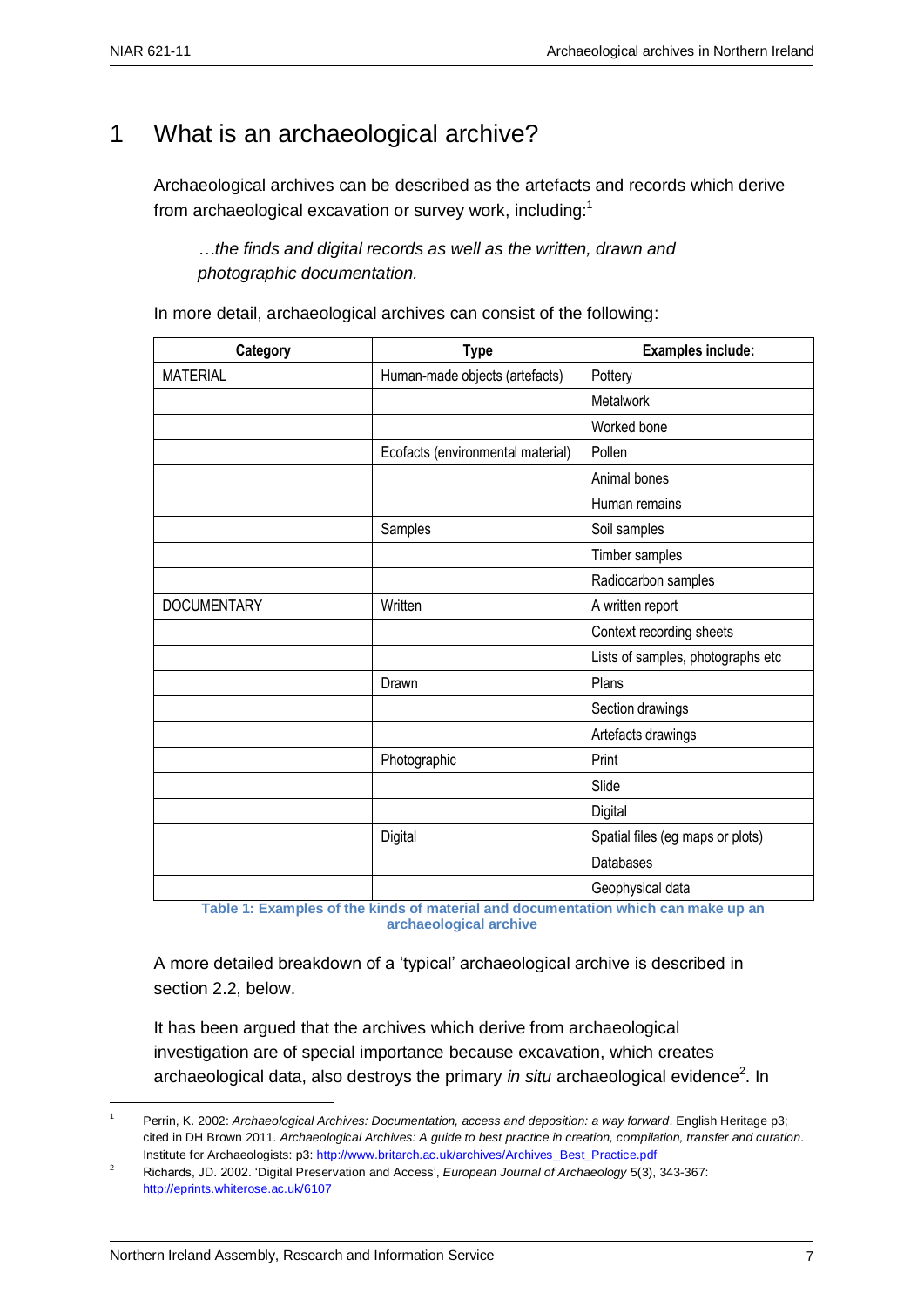other words, excavation is by definition destructive, so the only evidence remaining once it has been carried out is the documentary and digital record, and the objects which have been retrieved.

In terms of their role in society, best practice guidance has defined the following of archaeological archives:

*…a resource that enables not only the reinterpretation of original findings but also provides the raw material for further research, informs museum displays and teaching collections and gives every member of our society access to the evidence for our shared past.*

Furthermore, guidance in Ireland has described archaeological objects as 'a key part of the archaeological heritage and a resource for ongoing research*'* 3 .

### <span id="page-9-1"></span><span id="page-9-0"></span>2 The Situation in Northern Ireland

#### **2.1 An overview of archaeological archives held in Northern Ireland**

A survey of museum collections in Northern Ireland in 2007 established that there are approximately 1.8 million objects held in its 38 Accredited Museums<sup>4</sup>. This compares with 12 million objects and specimens in Scotland, and 5.2 million artefacts in Wales.

In Northern Ireland, the museums sector comprises National Museums Northern Ireland (with four 'sites')<sup>5</sup>, 19 local authority museums, and 15 independent museums. The non-national museums are provided with support and some funding by the Northern Ireland Museums Council, the stated mission of which is 'to support local museums in Northern Ireland in maintaining and improving their standards of collections care and services to the public'<sup>6</sup>.

The survey found that the majority of these 1.8 million objects are held by national museums (1,446,187), with local authority museums holding 175,928, and independent museums 173,200. A number of resource pressures were identified by this survey, including the following:

- 81% of museums have not fully documented their collections
- 42% of museums stated that at the current rate of acquisition, they would need to increase their storage immediately
- 76% of curators spend less than 10% of their time on research

 $\overline{3}$ <sup>3</sup> Department of Arts, Heritage, Gaeltacht and the Islands. 1999. *Policy and Guidelines on Archaeological Excavation*: p7 <http://nia1.me/kv>

<sup>4</sup> Northern Ireland Museums Council. 2007. *Survey of Museum Collections in Northern Ireland*: [http://www.nimc.co.uk/crossfire/files/page\\_8/6\\_file.pdf](http://www.nimc.co.uk/crossfire/files/page_8/6_file.pdf)

<sup>5</sup> National Museums Northern Ireland website:<http://www.nmni.com/Home/About-Us>

<sup>6</sup> Northern Ireland Museums Council. 'Aims and objectives: Mission statement': [http://www.nimc.co.uk](http://www.nimc.co.uk/) Accessed on 25.11.11.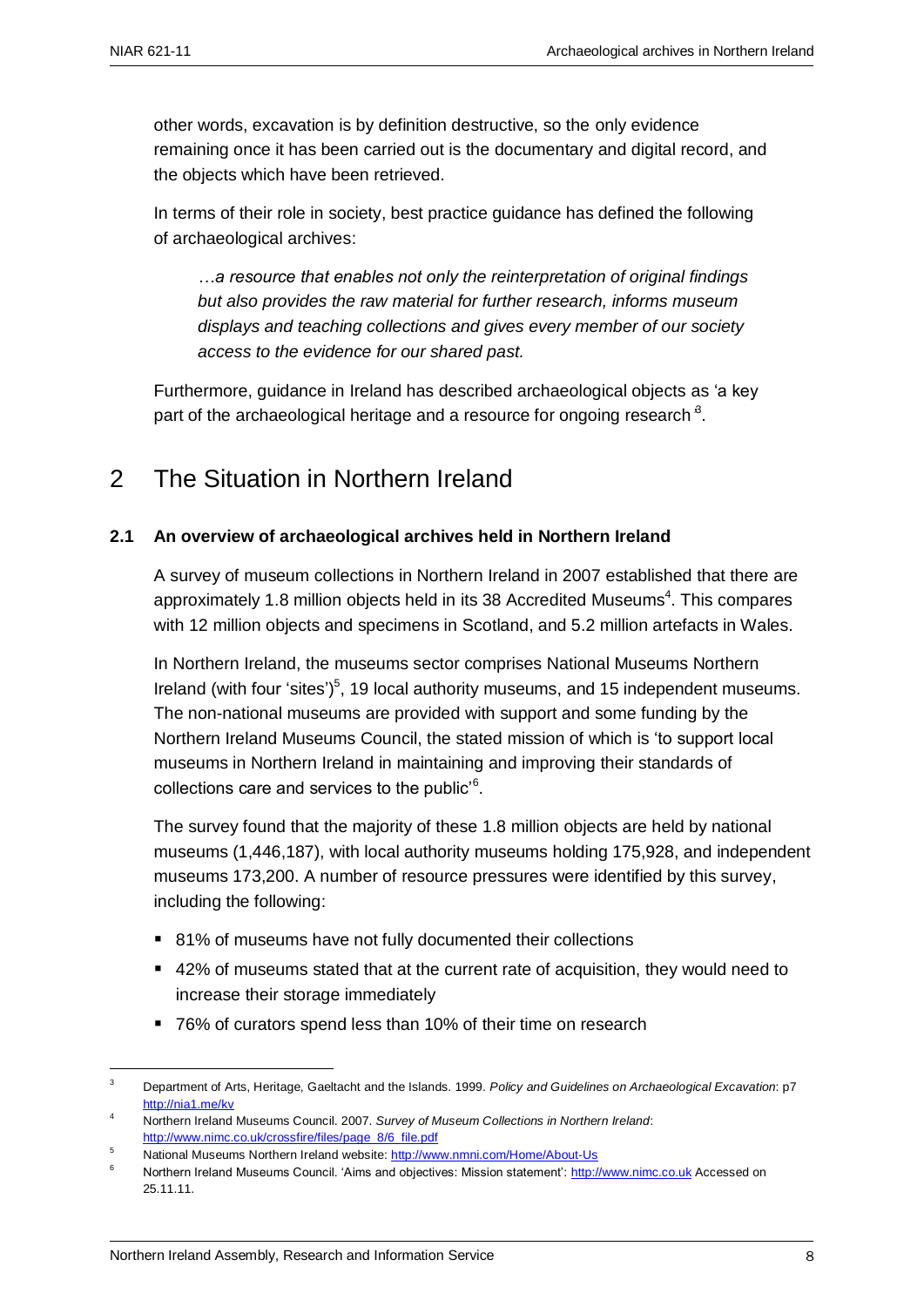

**Figure 1: Collections held by type of museums in Northern Ireland**

These collections can be made up of a wide variety of different object types. The following is a breakdown of these collections across 12 different categories:



 **Figure 2: A breakdown of collection types in Northern Ireland's museums**

Of the 1.8 million objects held in museum collections, 23% have been classified as being of international significance.

Archaeological collections make up around 17% of the total held by Accredited Museums, and are the third largest collection type. 90% of archaeological collections are held in two of the national museums<sup>7</sup>.

1

<sup>7</sup> Northern Ireland Museums Council. 2007. *Survey of Museum Collections in Northern Ireland*: [http://www.nimc.co.uk/crossfire/files/page\\_8/6\\_file.pdf](http://www.nimc.co.uk/crossfire/files/page_8/6_file.pdf) p6.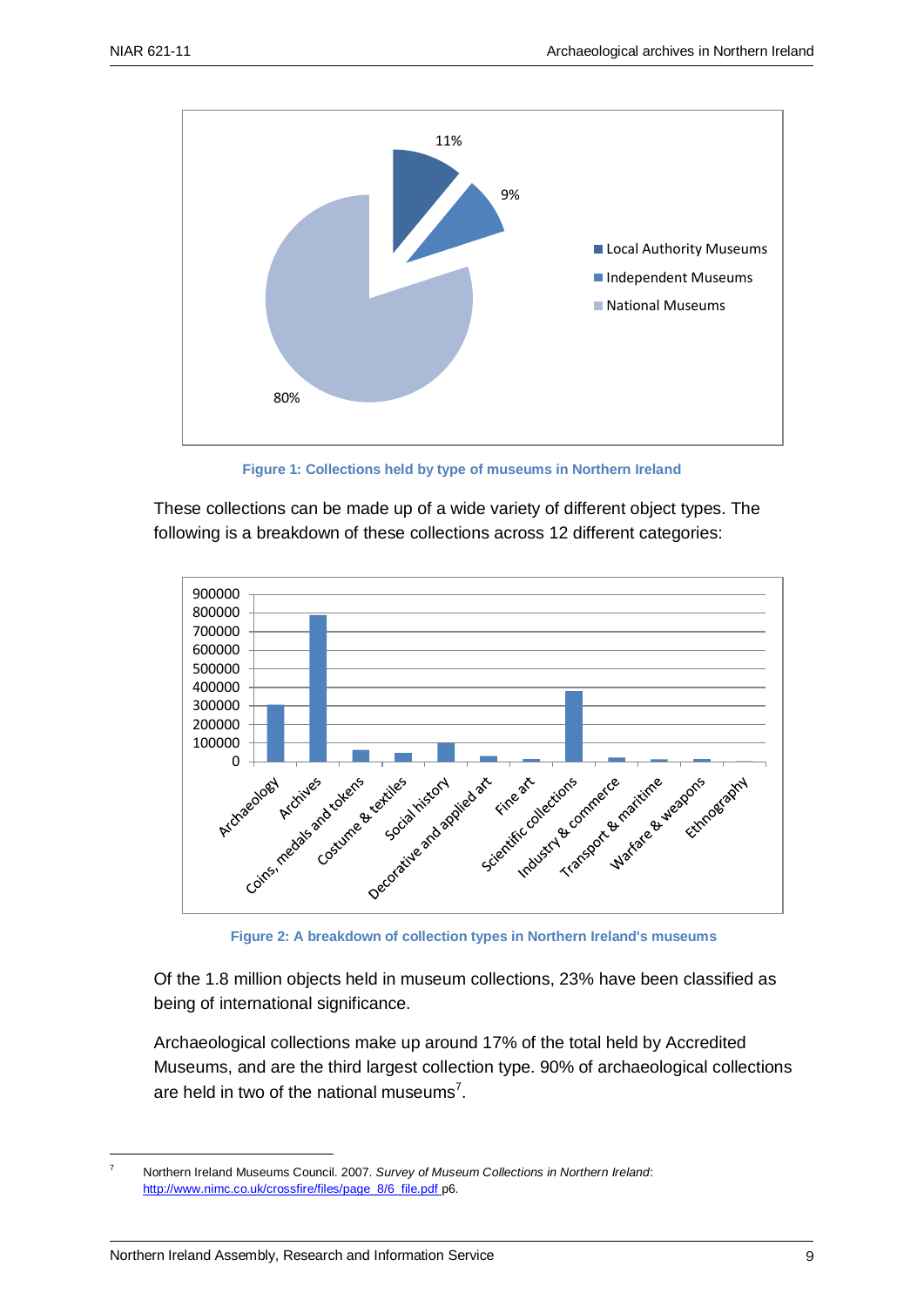The NIMC survey reported that collections management across Northern Ireland's museums had generally improved since 2005. However, in 2007 just 42% of museums describe their stores as well organised and sufficient for their current collection. While 92% of museum staff have a basic understanding of environmental factors which may damage the collections, only 45% have full monitoring programmes in place.

This survey only covered collections held *within* the museums sector, and not the quantity or condition of archaeological archives held outside that sector by, for example, commercial archaeological companies. As is described below, such archives represent a substantial amount of material and documentation.

#### <span id="page-11-0"></span>**2.2 Objects held by commercial archaeological companies**

There do not appear to have been any audits carried out of the numbers of objects, or even the overall quantities of archives, currently being cared for by commercial archaeological companies outside the museum sector. Archaeological archives can vary substantially in terms of both scale and the kind of material they produce. A largescale rural excavation in advance of a housing scheme will produce a different quantity and type of archive in comparison with a small excavation of a number of human burials, for example, or a 'watching brief' with relatively few archaeological deposits.

However, typical forms of archaeological archive for a number of different kinds of excavation have been estimated in Annexe  $4^8$ . Amalgamating these into a single 'typical' archive is problematic, not least because most excavation projects do not necessarily produce objects or records of every possible type – in part because human activity in the past (and its record surviving into the present) is inherently varied. Furthermore, a rural excavation of a 'shallow' nature over a large area will differ from a relatively deep urban excavation over a smaller area. Nonetheless, an attempt could be made to estimate aspects of such an archive as follows (overleaf):

<u>.</u>

<sup>8</sup> These estimates have been provided by Archaeological Development Services Ltd.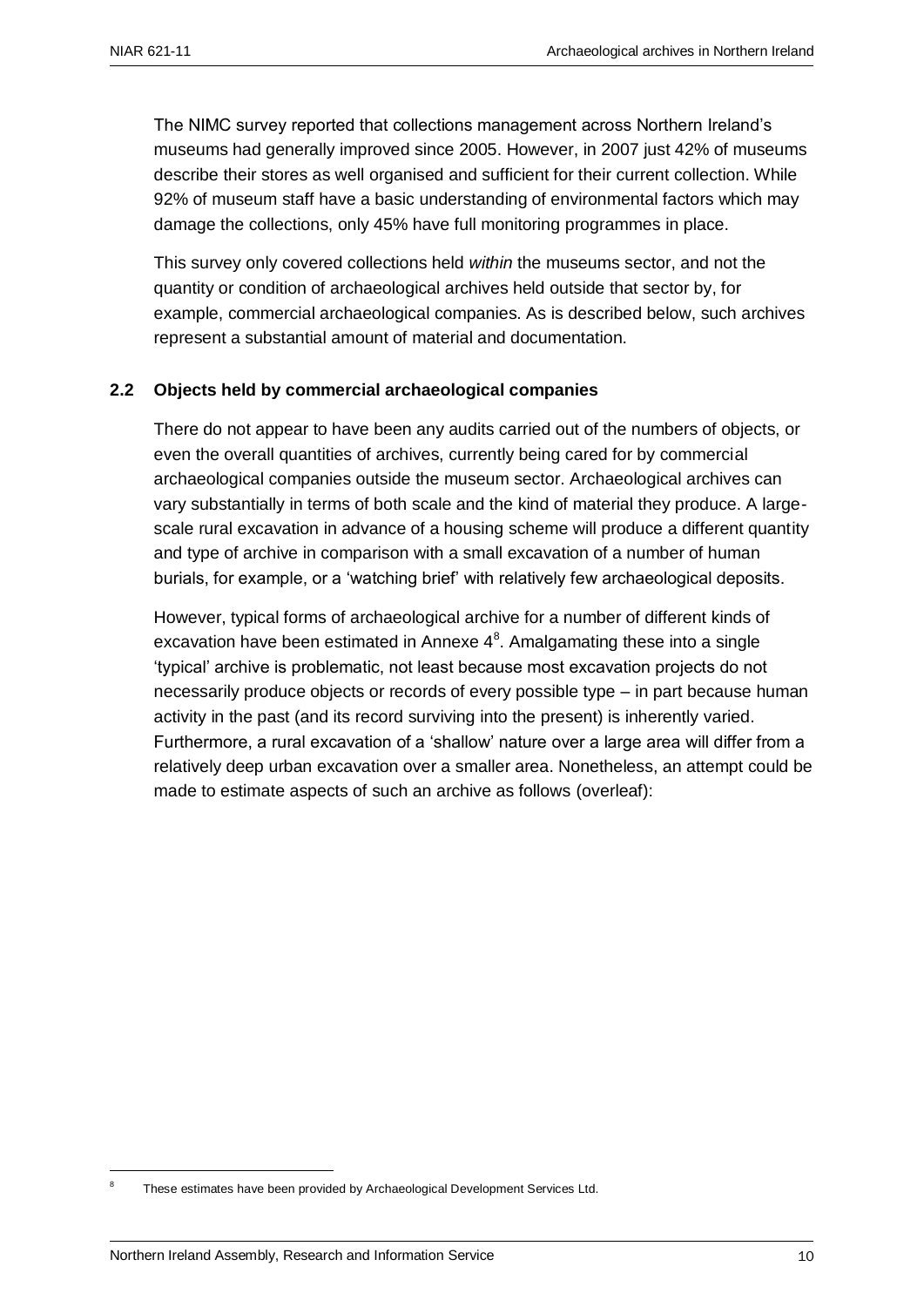| <b>Archive element</b>                                                                        | <b>Typical quantity</b> |
|-----------------------------------------------------------------------------------------------|-------------------------|
| Context recording sheet                                                                       | 4557                    |
| Skeleton recording sheet                                                                      | 6                       |
| Plans                                                                                         | 587                     |
| Section drawing                                                                               | 1455                    |
| Photographs (print, slide and digital)                                                        | 1836                    |
| Soil samples                                                                                  | 900                     |
| Cremation                                                                                     | 24                      |
| Human skeletons                                                                               | 5                       |
| Animal bone (bags)                                                                            | 9 bags                  |
| Pottery                                                                                       | 687                     |
| Clay building material (brick and tile)                                                       | 2                       |
| Metal                                                                                         | 41                      |
| Metal slag                                                                                    | 7 bags                  |
| Leather                                                                                       | 1                       |
| Wooden                                                                                        | 36                      |
| Glass                                                                                         | 23                      |
| Stone                                                                                         | 17                      |
| Lithics (stone tools)                                                                         | 532                     |
| Shell (bag)                                                                                   | 1                       |
| Total number of finds                                                                         | 1447                    |
| Table 2: ${{\sf Extimate\ of\ a\ }^{\sf It}}$ and ${{\sf A}}^{\sf I}$ and ${{\sf A}}^{\sf I}$ |                         |

 **Table 2: Estimate of a 'typical' excavation archive<sup>9</sup>**

In addition to this physical and paper archive, there would also usually be a digital archive. Good practice guidance states that this would also require specialist curation if it is to survive as a long-term record.

If such a 'typical' commercially produced archive is multiplied by the numbers of licenced excavations carried out since 1999 as part of the planning process, then an approximate figure for the total number of 'finds' (objects) currently being stored by commercial archaeological companies is 1.47 million<sup>10</sup>. By comparison, the Northern Ireland Museums Council survey found that 307,777 archaeological objects are currently held by all of Northern Ireland's 38 museums.

It could be suggested therefore that there are more than five times the number of archaeological objects currently being stored by commercial archaeological companies than exist in Accredited Museums in Northern Ireland. Furthermore, of the companies which are, or have been, active in Northern Ireland, some have worked across multiple jurisdictions and may store the archives for which they have temporary responsibility in premises outside Northern Ireland.

1

<sup>9</sup> Quantities denote the numbers of objects, unless otherwise stated.

This figure assumes that around 10% of licenced excavations may produce little or no physical objects, although a documentary and digital archive may still be required to be produced.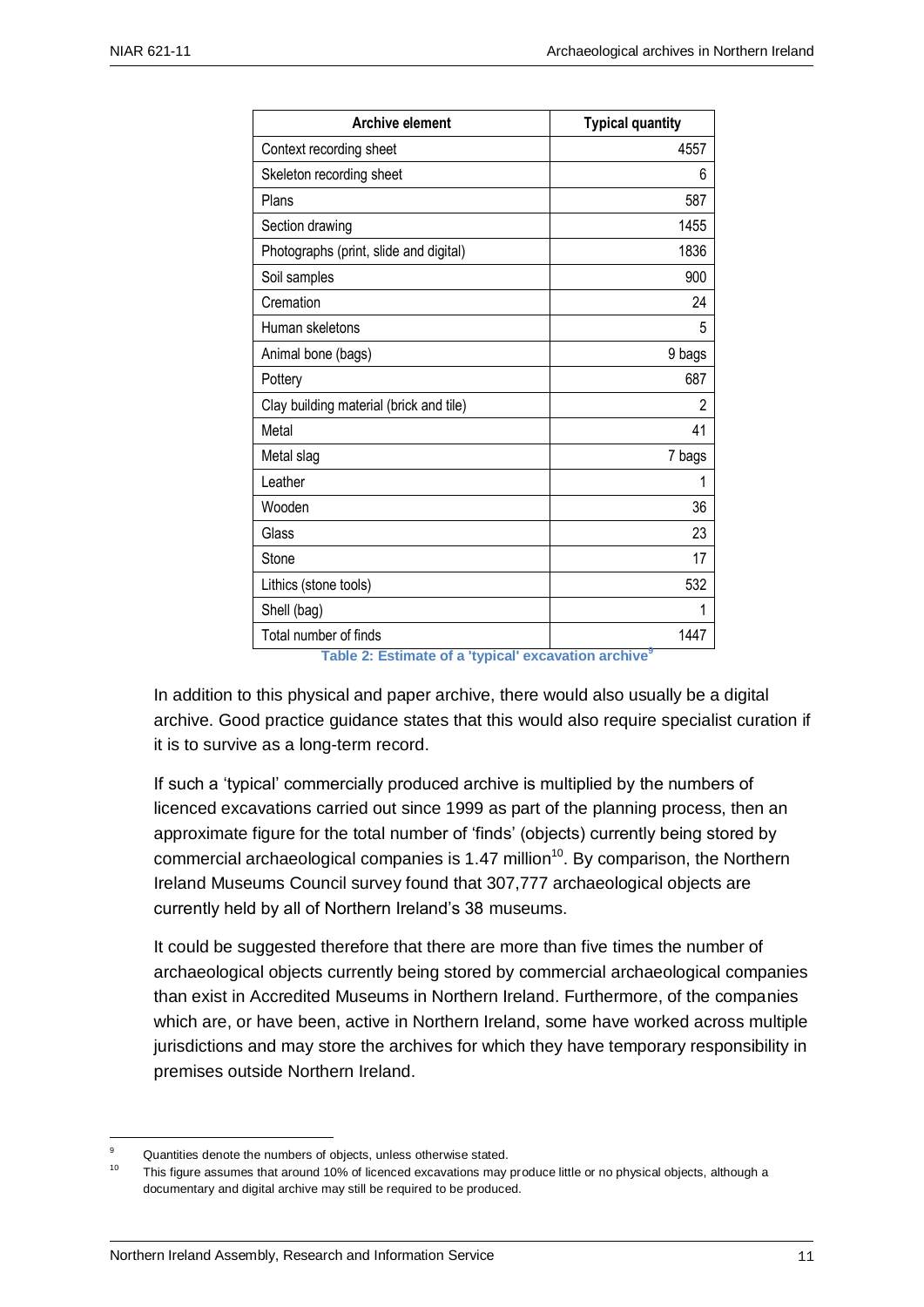#### <span id="page-13-0"></span>**2.3 Legislation and guidance covering archaeology in Northern Ireland**

Legislation and guidance concerning archaeology is provided for in various documents in Northern Ireland, including acts dealing specifically with protected archaeological monuments and objects, but also guidance relating to the treatment of archaeology as an integral element of the planning system.

Firstly, the legislation which deals explicitly with the protection of known archaeological sites and objects is as follows:

| Legislation                                                                    | <b>Brief description</b>                                                                                                                                                                                                                                                                                                                                                                                                                                                                                                                                                                                                  |  |  |
|--------------------------------------------------------------------------------|---------------------------------------------------------------------------------------------------------------------------------------------------------------------------------------------------------------------------------------------------------------------------------------------------------------------------------------------------------------------------------------------------------------------------------------------------------------------------------------------------------------------------------------------------------------------------------------------------------------------------|--|--|
| Historic Monuments and Archaeological Objects<br>(Northern Ireland) Order 1995 | Provides for the protection of scheduled monuments,<br>covers the Department of the Environment's<br>responsibilities for guardianship of historic monuments,<br>specifies restrictions on searching for archaeological<br>objects, and notes procedures if an object is found.                                                                                                                                                                                                                                                                                                                                           |  |  |
| Museums and Galleries Order (Northern Ireland) 1998                            | Establishes that the functions of the national museums<br>are to care for, preserve and add to the objects in its<br>collections; secure that the objects are exhibited to the<br>public and assist the public by interpreting the<br>significance of the objects; secure that the objects are<br>available to persons seeking to inspect them in<br>connection with study or research; and generally<br>promote the awareness, appreciation and<br>understanding by the public of-<br>(i) art, history and science;.<br>(ii) the culture and way of life of people; and.<br>(iii)the migration and settlement of people. |  |  |
| Treasure Act 1996                                                              | This act superseded treasure trove arrangements and<br>stipulates that any artefact found which is over 300<br>years old and contain gold or silver should be declared<br>to the Ulster Museum, the NI Environment Agency or<br>the or the 'officer in charge of a police station' within 14<br>days, after which an inquest must be held. This also<br>applies to any two (or more) base-metal objects which<br>are prehistoric in date.                                                                                                                                                                                 |  |  |

**Table 3: Summary of relevant legislation affecting archaeological heritage**

These items of heritage legislation in Northern Ireland are designed to protect *known* archaeological sites and historic buildings, and to provide for the serendipitous finding of artefacts by members of the public.

However, the majority of archaeological archives in Northern Ireland are produced as a result of the planning process through developer-funded excavation in advance of construction work. In order for any archaeological excavation to take place in Northern Ireland, an excavation licence must be obtained from the Northern Ireland Environment Agency<sup>11</sup>.

 $11$ Historic Monuments and Archaeological Objects (Northern Ireland) Order 1995: Section 41:<http://nia1.me/kn>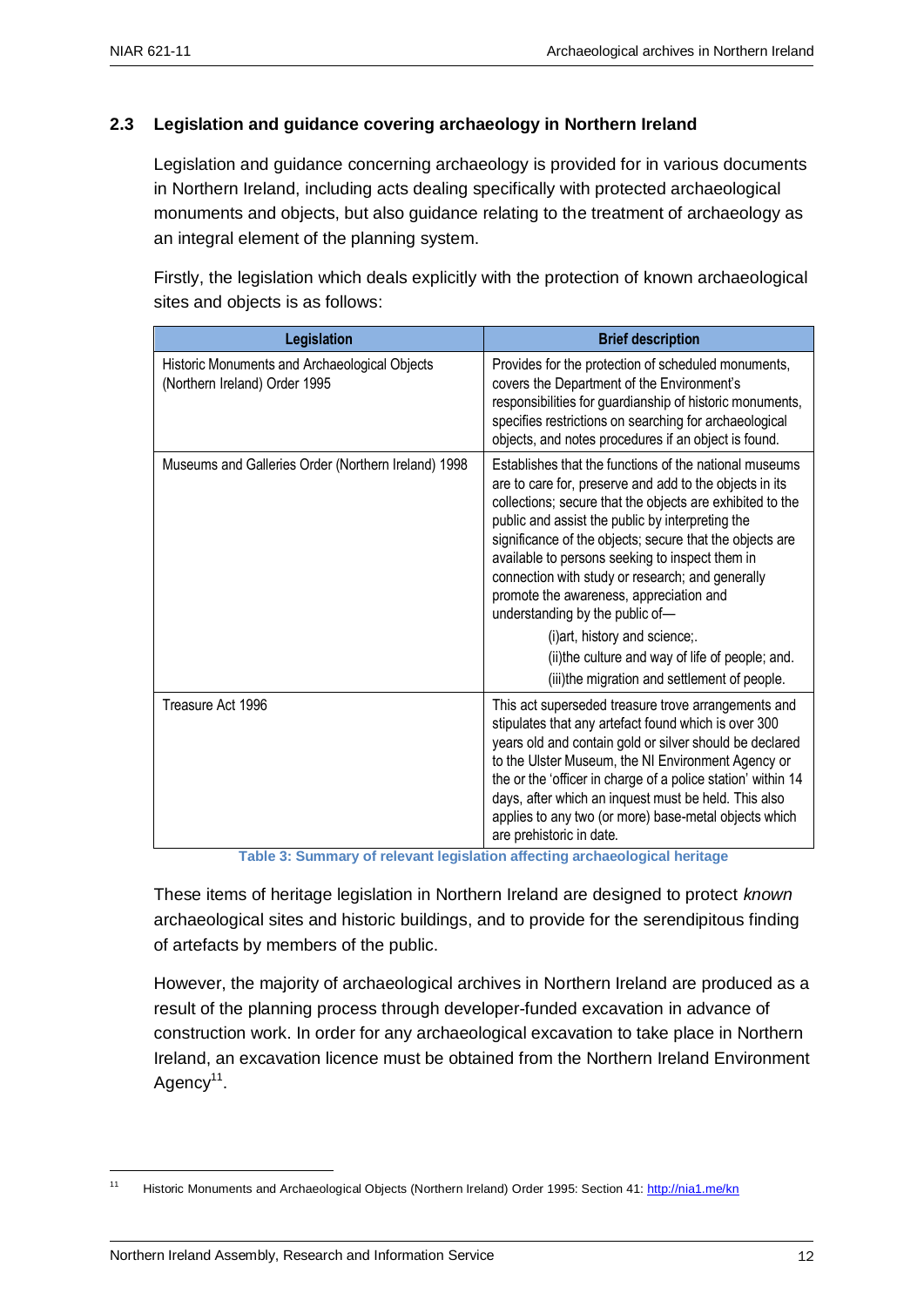The number of excavation licences illustrates (a) the growth in developer-funded archaeological excavation since the inception of the current licence system in 1999, and (b) the numbers of planning process excavations in comparison to purely research excavations (see overleaf):



**Figure 3: Excavation licences issued in Northern Ireland**

Planning legislation is provided through a number of different acts, but primarily through the Planning (Northern Ireland) Order 1991. The Planning Policy Statement which covers archaeology is *PPS6: Planning, Archaeology and the Built Heritage*. This states that $12$ .

*Policy BH4: Where it is decided to grant planning permission for development which will affect sites known to contain archaeological remains, the Department will impose conditions to ensure that appropriate measures are taken for the identification and mitigation of the archaeological impacts of the development, including where appropriate the completion of a licensed excavation and recording of remains before development commences.*

Furthermore, PPS6 refers to the recording of excavation results as a part of the mitigation process before development can proceed:

*3.14. In some circumstances it will be possible to permit development proposals which affect archaeological remains to proceed provided appropriate archaeological mitigation measures are in place which preserve* 

 $12$ <sup>12</sup> The Planning Service. 1999. *PPS6: Planning,Archaeology and the Built Heritage*. Department of the Environment: <http://nia1.me/m0>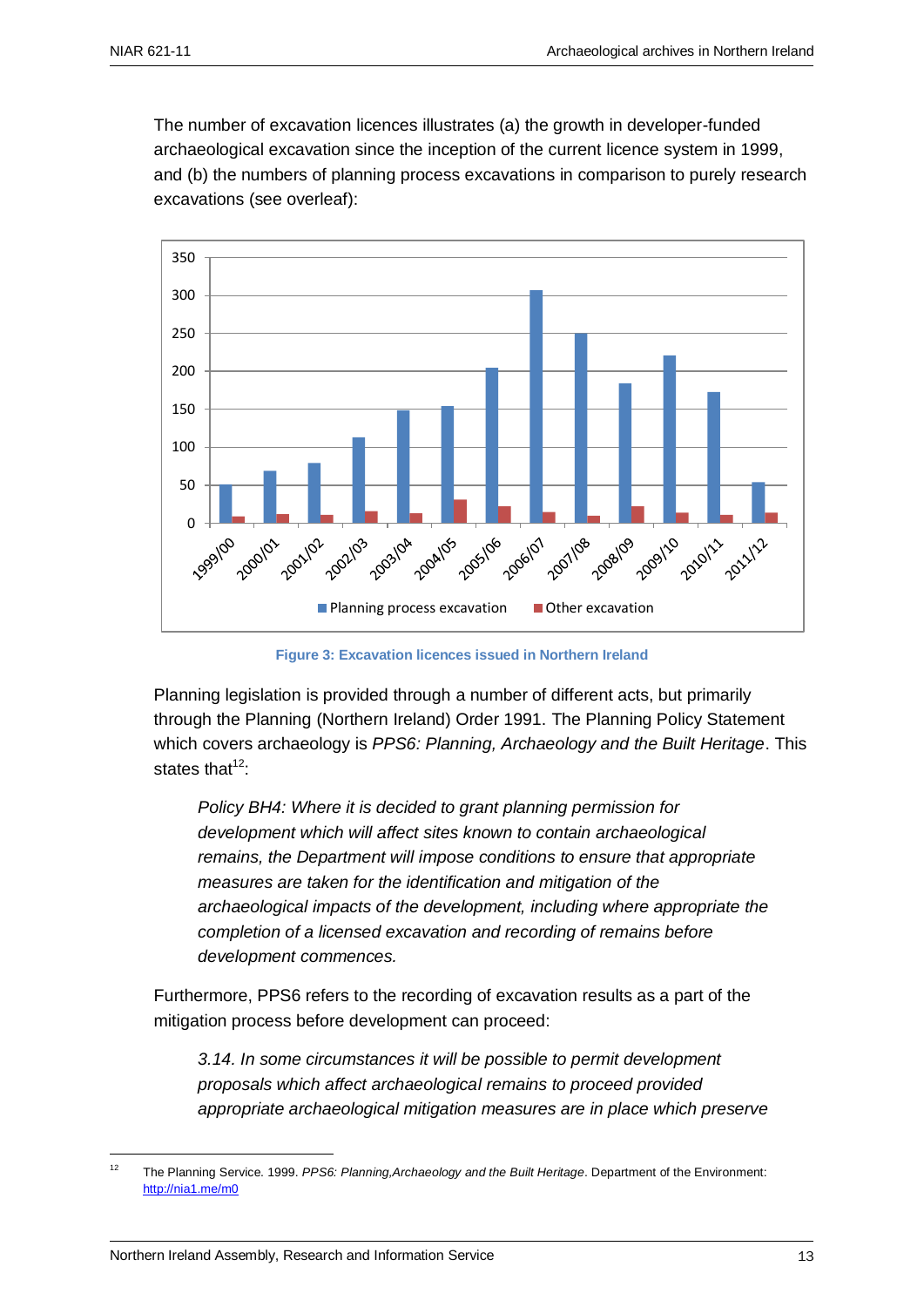*the remains in the final development or ensure excavation recording prior to destruction.*

PPS6 does not provide any statement on the correct treatment of an archaeological archive once the excavation has been completed.

Instead, legislative provision for the treatment of archaeological objects is made in the Historic Monuments and Archaeological Objects (Northern Ireland) Order 1995. This states in Part III, Article 42 that:

*42.—(1) Any person who finds an archaeological object (in this Article referred to as "the finder") shall, within 14 days of finding the object—*

*(a) report to a relevant authority—*

*(i) the circumstances of the finding; (ii) the nature of the object found; and (iii) the name (if known) of the owner or occupier of the land on which the object was found; and*

*(b) subject to paragraph (2), deposit the object found with the relevant authority.*

This article is listed in full in Annexe 1.

The conditions which apply to the granting of an archaeological licence do not include provision for an archaeological archive resulting from an excavation. Although provision *is* made for the submission of a short written report within four weeks of the excavation (and a full report within six months), the way in which the physical objects should be treated is not specified, with the exception of the condition that  $13$ .

*The Licensee shall report the finding of any archaeological object in accordance with Section 42 of the above-mentioned Order (the Historic Monuments and Archaeological Objects (Northern Ireland) Order 1995) and shall in all other respects comply with the said Section 42.*

#### <span id="page-15-0"></span>**2.4 Transfer of title arrangements**

In Northern Ireland, landowners retain all rights of ownership to archaeological materials found on their land, with the exception of items classified as Treasure.

In order to deal with the issue of transferring ownership to a suitable museum, all archaeological licensees are issued with a 'transfer of title' form by the Northern Ireland Environment Agency. For the licence holder, it states on the licence application form that 'it is expected that you will have secured the agreement of the owner to transfer ownership of all excavated material to the care of a recognised curatorial institution

 $13<sup>13</sup>$ <sup>13</sup> Department of the Environment. *Historic Monuments and Archaeological Objects (Northern Ireland) Order 1995*: 'Licence to excavate for archaeological purposes'. Supplied by DoE on 2.11.11.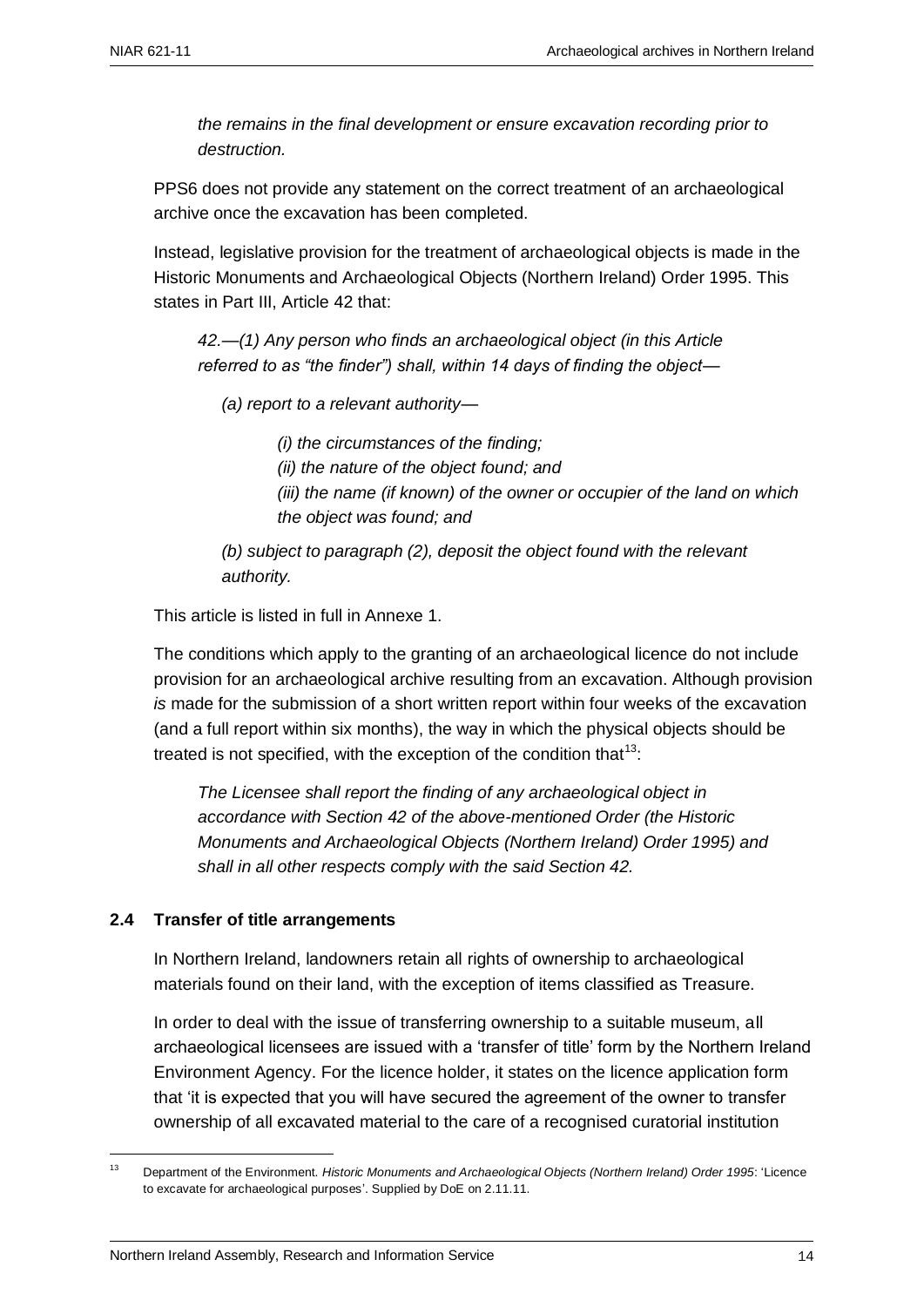before excavation begins (and his/her signature to that effect)<sup>14</sup>. The form seeks to transfer the title of excavated material to the Department of the Environment on the understanding that it would be offered to the Ulster Museum<sup>15</sup>. However, as is stated below, the Ulster Museum has taken no objects offered to it as a result of excavations licensed by NIEA.

#### <span id="page-16-0"></span>**2.5 Objects accepted for archiving by the Ulster Museum and NIEA**

Information provided by the Department of Culture, Arts and Leisure indicates that National Museums Northern Ireland currently holds reports of 1353 finds submitted under the provisions of the Historic Monuments and Archaeological Objects (Northern Ireland) Order 1995. Most of these reports relate to single objects, usually found accidentally<sup>16</sup>. It holds 100 items which were purchased from the legal owners, but the rest of the finds were returned after inspection and assessment. DCAL has stated that:

*None of the 1353 reports of finds is as a result of excavations licensed by NIEA…*

Furthermore, information provided by the Northern Ireland Environment Agency indicates that the Department of the Environment does not in general view archaeological archives produced through the planning process to be its responsibility<sup>17</sup>:

*NIEA has no policy or provision to receive full excavation archives, other than those produced through excavations undertaken or funded by NIEA.*

It could be argued that neither DCAL nor DoE have a clear responsibility for archaeological finds made as a result of the planning process, and that such archives at present remain with the commercial archaeological contractors which carried out the work. However, a good practice guide published by the Institute for Archaeologists states that $18$ :

*…contracting archaeological organisations are not recognised as suitable permanent repositories for archaeological project archives.*

Contracting archaeological companies usually do not qualify as an Accredited Museum, and so do not have to conform to the same standards of care specified for long-term curation institutions. Further information on good practice in the treatment of archaeological archives is provided in section four, below.

1

<sup>14</sup> Department of the Environment. 'Application for a licence to excavate for archaeological purposes':<http://nia1.me/oj><br>15 December 2014 Application of Applications Applications for a licence in providence would the depar <sup>15</sup> Brown, DH. 2011. *Archaeological Archives: A guide to best practice in creation, compilation, transfer and curation*.

Institute for Archaeologists: p28[: http://www.britarch.ac.uk/archives/Archives\\_Best\\_Practice.pdf](http://www.britarch.ac.uk/archives/Archives_Best_Practice.pdf)

<sup>16</sup> Department of Culture, Arts and Leisure. Correspondence following an information request by the NI Assembly Research and Information Service, 4.11.11: Ref: GM/1251/2011.

<sup>17</sup> Department of the Environment. Correspondence following an information request by the NI Assembly Research and Information Service, 2.11.11: Ref: AR/4/11.

<sup>18</sup> Brown, DH. 2011. *Archaeological Archives: A guide to best practice in creation, compilation, transfer and curation*. Institute for Archaeologists: p1: [http://www.britarch.ac.uk/archives/Archives\\_Best\\_Practice.pdf](http://www.britarch.ac.uk/archives/Archives_Best_Practice.pdf)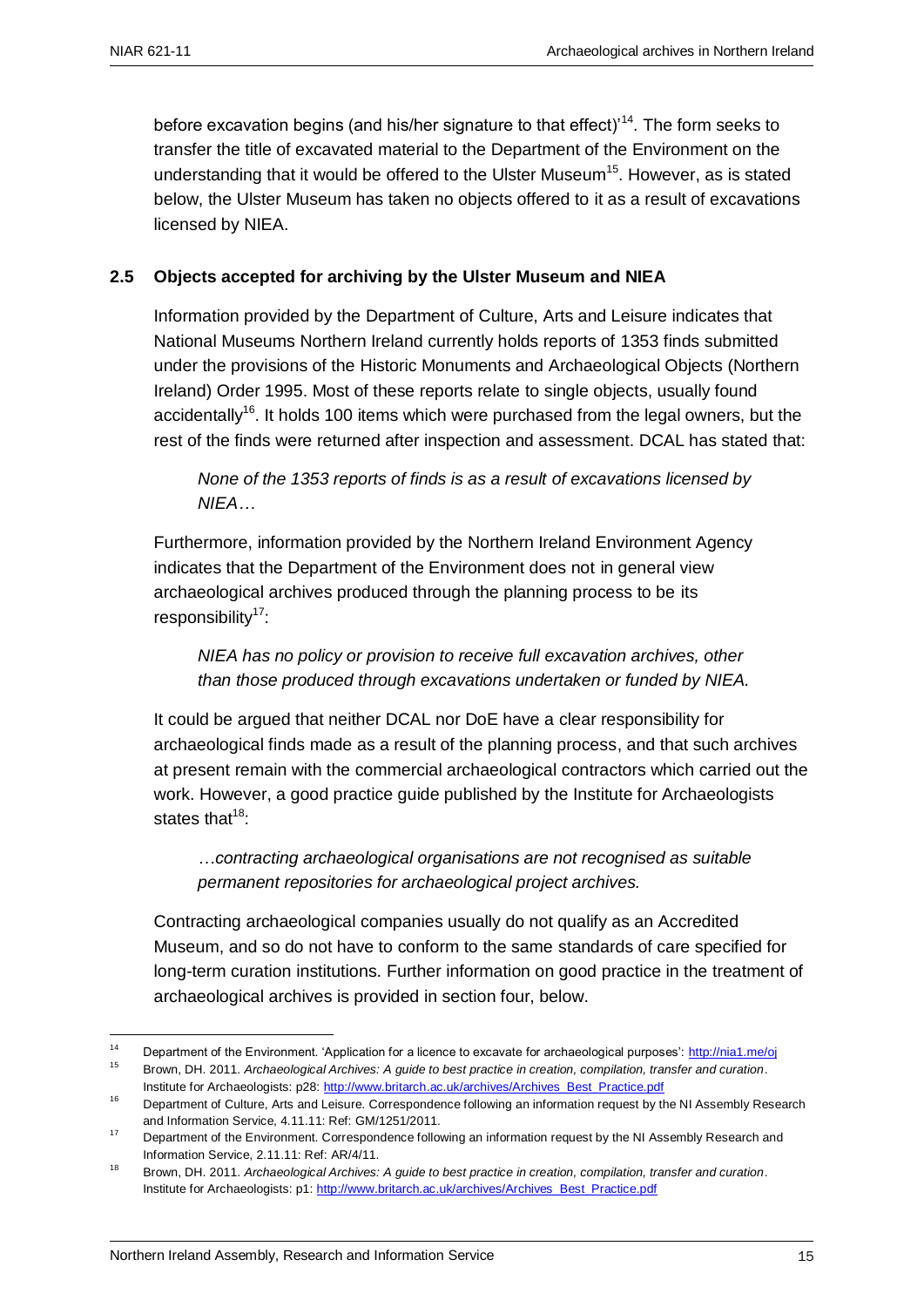#### <span id="page-17-0"></span>**2.6 Archiving of excavation reports**

The conditions attached to the granting of an archaeological excavation licence state that a summary report of the excavation must be submitted to NIEA within one month of the completion of the work, and a full report within six months. A copy of each of these reports is made available for public access in the Northern Ireland Monuments and Buildings Record (MBR), hosted by NIEA. *PPS6: Planning, Archaeology and the Built Heritage* states that MBR performs the following role<sup>19</sup>:

*2.1. The Northern Ireland Monuments and Buildings Record (NIMBR) makes available to the public information on sites of archaeological interest contained in the Northern Ireland Sites and Monuments Record (NISMR), as well as information on listed and other historic buildings and structures, industrial heritage features and historic parks, gardens and demesnes.*

Figures provided by the Department of the Environment indicate that for at least 182 licenced excavations, no written report has been provided to NIEA $^{20}$ .

#### <span id="page-17-1"></span>**2.7 The Northern Ireland Museums Policy and its relationship with archives**

A museums policy for Northern Ireland was launched by DCAL on 9 March 2011<sup>21</sup>. The policy does not specifically address the issue of archaeological objects and documentation which are not currently being held in a permanent archive.

However, more general provision is made for improving the standards of collections care, and strengthening links across the sector:

- CD1: To improve the standards of collections care and management within Northern Ireland's museums.
- CD2: To establish clear priorities amongst museums, both individually and collectively, for the development and protection of their collections.
- CD3: To develop the knowledge base on the objects and collections held in Northern Ireland's museums.
- CD5: To encourage more partnerships between museums by way of increasing public access to objects and collections.
- IIR1: To strengthen governance, management and leadership across the museums sector.

1

<sup>19</sup> The Planning Service. 1999. *PPS6: Planning,Archaeology and the Built Heritage*. Department of the Environment: <http://nia1.me/m0>

<sup>&</sup>lt;sup>20</sup> Department of the Environment. Correspondence following an information request by the NI Assembly Research and Information Service, 2.11.11: Ref: AR/4/11.

<sup>&</sup>lt;sup>21</sup> Department of Culture, Arts and Leisure. 24.7.10. 'Museums policy for Northern Ireland: Consultation document': [http://www.dcalni.gov.uk/pdf\\_version\\_of\\_final\\_museums\\_policy.pdf](http://www.dcalni.gov.uk/pdf_version_of_final_museums_policy.pdf)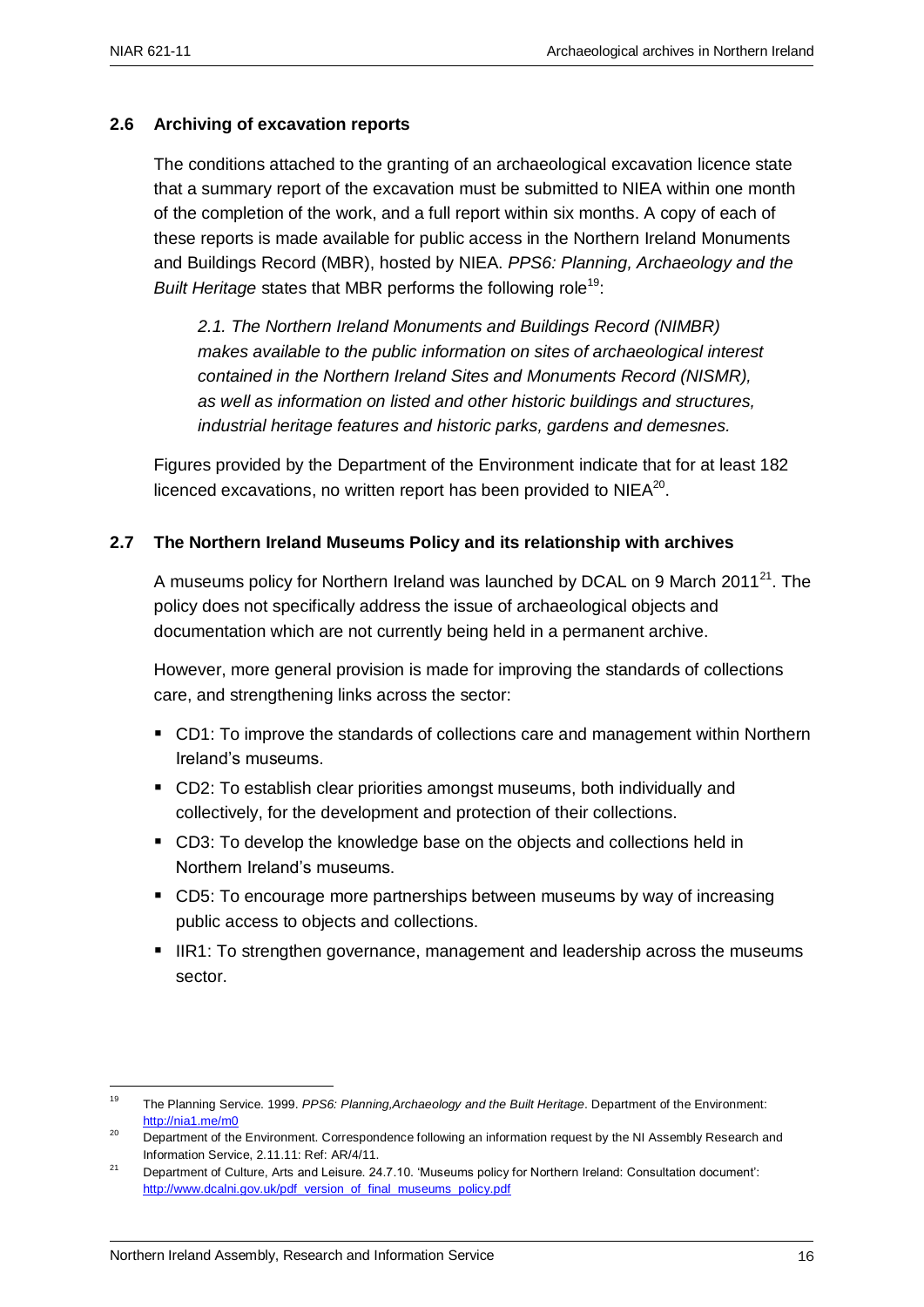### <span id="page-18-0"></span>3 Other jurisdictions

Issues associated with the long-term curation of archaeological archives, particularly those deriving from the planning process, are not unique to Northern Ireland. Unprecedented quantities of archaeological material and records have been created over the past two decades, partly as a result of enhanced provision within the planning system for archaeology and the wider historic environment, and partly also due to increased levels of development activity and construction work until the economic downturn in 2008. Such increases in archaeological material have created challenges for traditional structures of legislation and museum provision across the UK and Ireland. The Archaeological Archives Forum stated in 2009 that $^{22}$ :

*Current long-term storage facilities are becoming increasingly scarce or pressurised.*

The following sections describe the relevant legislation and guidance documentation affecting the UK and Ireland, including a summary of some of the specific challenges and recommendations made in relation to archaeological archives.

#### <span id="page-18-1"></span>**3.1 Council of Europe**

The Council of Europe Convention on the Protection of the Archaeological Heritage 1992 (the Valetta Convention) was ratified by the UK in 2000 and came into force in 2001. The Convention established the principle that each ratifying state should make provision for the preservation of archaeological remains during development work, or the preservation by record of such remains through the process of excavation, recording, archive and publication.

With specific regard to the creation of archaeological archives, the Convention states that:

 *Article 4: Each Party undertakes to implement measures for the physical protection of the archaeological heritage, making provision, as circumstances demand:*

> *i. for the acquisition or protection by other appropriate means by the authorities of areas intended to constitute archaeological reserves;*

*ii. for the conservation and maintenance of the archaeological heritage, preferably* in situ*;*

*iii. for appropriate storage places for archaeological remains which have been removed from their original location.* 

- *Article 5(vi): to ensure that environmental impact assessments and the resulting decisions involve full consideration of archaeological sites and their settings;*
- *Article 7: For the purpose of facilitating the study of, and dissemination of knowledge about, archaeological discoveries, each Party undertakes:*

 $\overline{22}$ <sup>22</sup> Archaeological Archives Forum: A Policy Statement on the case for the development of Archaeological Resource Centres within England[: http://www.britarch.ac.uk/archives/aaf\\_arc\\_policy\\_statement\\_2010.pdf](http://www.britarch.ac.uk/archives/aaf_arc_policy_statement_2010.pdf)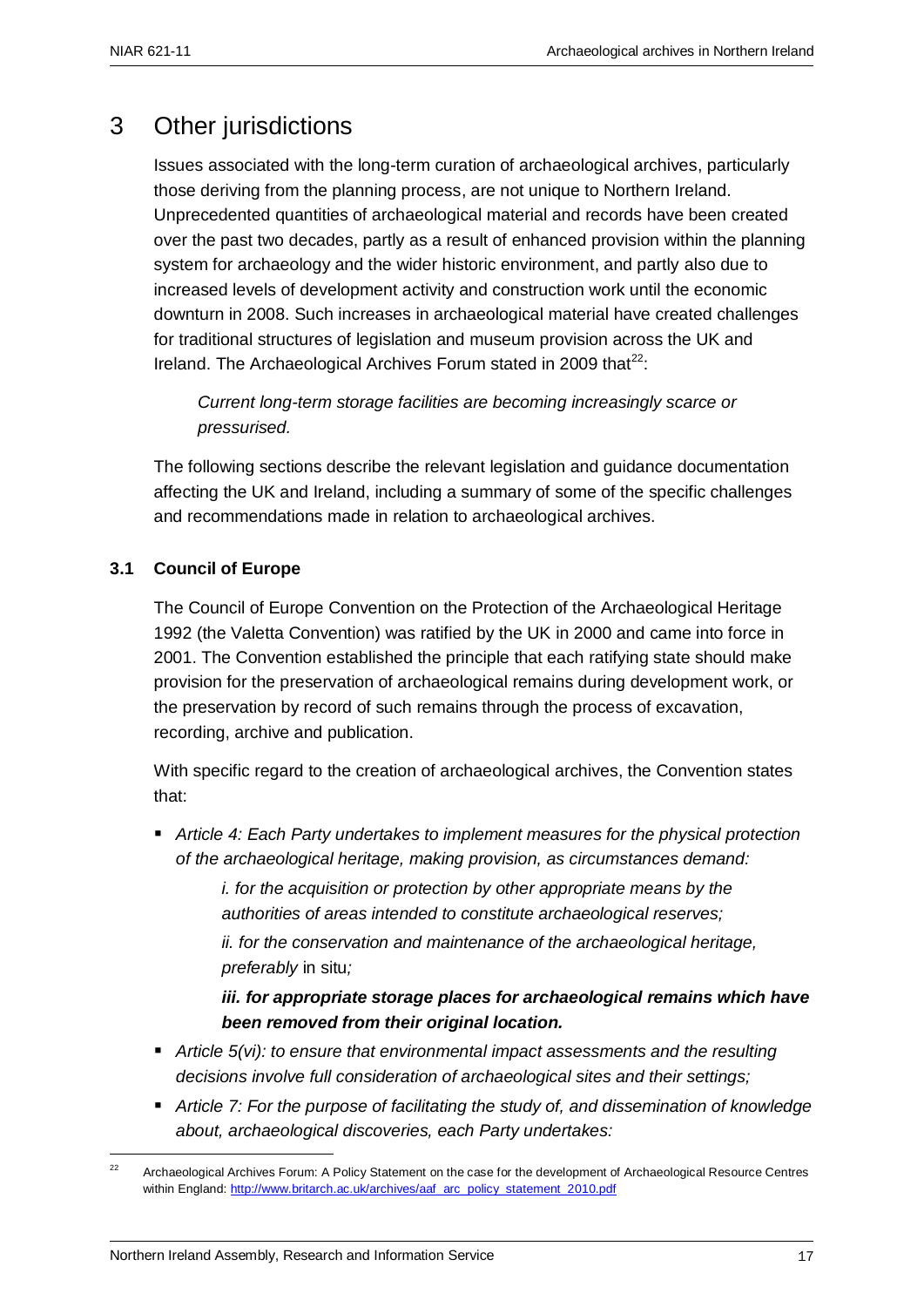*i. to make or bring up to date surveys, inventories and maps of archaeological sites in the areas within its jurisdiction;* 

*ii. to take all practical measures to ensure the drafting, following archaeological operations, of a publishable scientific summary record before the necessary comprehensive publication of specialised studies.* 

#### <span id="page-19-0"></span>**3.2 Ireland**

1

In Ireland, the Local Government (Planning and Development) Act 2000 states that when an application is made to a planning authority 'in which the development…would remove or alter any protected structure or any element of a protected structure which contributes to its special architectural, historical, archaeological, artistic, cultural, scientific, social or technical interest', it may be required that the following is carried  $\text{out}^{23}$ 

*(i) the preservation by a written and visual record (either measured architectural drawings or colour photographs and/or audio-visual aids as considered appropriate) of that structure or element before the development authorised by the permission takes place'.*

In addition, each of the eight Regional Development Authorities in Ireland issue Regional Planning Guidelines<sup>24</sup> which often contain strategic recommendations<sup>25</sup> on built heritage.

Two key good practice guides were issued by the Irish government in 1999: *Policy and Guidelines on Archaeological Investigation<sup>26</sup>*, and *Framework and Principles for the Protection of the Archaeological Heritage*. <sup>27</sup> These documents state that archaeological heritage is a non-renewable resource, and that whenever it may be affected by development the approach to be followed must be either preservation *in situ* or preservation by record (ie archaeological excavation and recording) $^{28}$ .

With regard to the care and storage of archaeological objects, the *Policy and Guidelines* emphasises the importance of 'the conservation of excavated archaeological objects and their curation prior to being taken into State care'.

Further to this, the *Framework and Principles* document draws together existing legislation on this issue, including the following:

<sup>&</sup>lt;sup>23</sup> Local Government (Planning and Development) Act 2000: Part III, Section 34: http://nia1.me/k8

<sup>24</sup> Department of Environment, Heritage and Local Government. 2010. *Implementation of Regional Planning Guidelines: Best Practice Guidance*:<http://nia1.me/kr>

<sup>25</sup> *Regional Planning Guidelines for the Greater Dublin Area 2010–2022*: pp142–145[: http://nia1.me/ks](http://nia1.me/ks)

<sup>26</sup> Department of Arts, Heritage, Gaeltacht and the Islands. 1999. *Policy and Guidelines on Archaeological Excavation*: <http://nia1.me/kv>

<sup>27</sup> Department of Arts, Heritage, Gaeltacht and the Islands. 1999. *Framework and Principles for the Protection of the Archaeological Heritage*[: http://nia1.me/ku](http://nia1.me/ku)

<sup>28</sup> *Anon*. 2000. 'Irish archaeological heritage'. *The European Archaeologist*: 13: pp4–5[: http://www.e-a-a.org/tea13.pdf](http://www.e-a-a.org/tea13.pdf)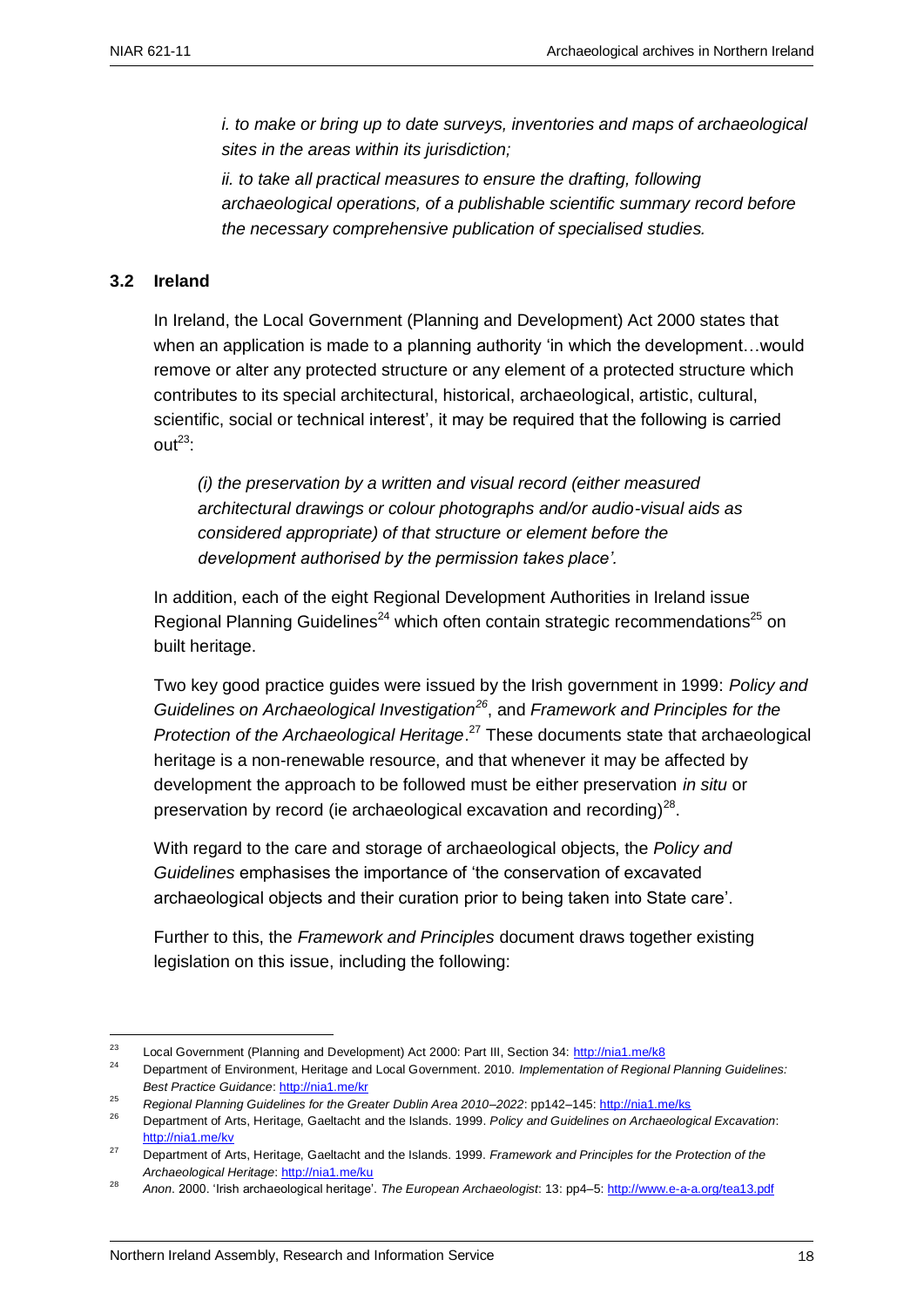- Section 2(1) of the 1994 Act<sup>29</sup> states that any archaeological object belongs to the state.
- The finder of an object must report the find to the National Museum of Ireland (NMI) within 96 hours.
- It is recognised that holders of an archaeological licence do not have the same duty to report the finds within 96 hours as they may have to retain the objects for longer in order to study them.
- Section 9 of the 1994 Act provides that when an object is reported, the NMI will take ownership of it.

In addition to this framework, it is established in the National Cultural Institutions Act 2007 that if a find is reported, the Director of the National Museum of Ireland (NMI) is obliged to either (a) dispose of the object if it is deemed to be of insufficient archaeological interest, or (b) to take ownership of it. Once an object has been taken into state ownership, either the NMI, or another 'designated museum', is responsible for it and cannot dispose of it.

One such example of an alternative institution to the National Museum is the Dublin City Archaeological Archive (DCAA), which is a dedicated archaeological archive intended to 'preserve records arising from archaeological investigations conducted in Dublin City by archaeologists working in the private sector<sup>30</sup>. DCAA has produced a set of guidelines covering essential elements of the donation process, and instructing potential depositors on the preparation of records for submission to the archive.

#### <span id="page-20-0"></span>**3.3 England**

1

The over-arching planning legislation which is of relevance to England and Wales here is Section 106 of the Town and Country Planning Act 1990, which provides for statutory powers dealing with planning obligations and conditions. The nature of those conditions and the way in which they should be treated by planning authorities and developers is specified in planning guidance documentation.

In England, a new planning policy statement (PPS5) was developed and issued in 2010, covering *Planning for the Historic Environment – Impact Assessment<sup>31</sup>* .

This statement is supported by a *Historic Environment Planning Practice Guide<sup>32</sup>* . Together these documents state the following in relation to archaeological archives:

<sup>&</sup>lt;sup>29</sup> National Monuments (Amendment) Act 1994[: http://nia1.me/r5](http://nia1.me/r5)

<sup>&</sup>lt;sup>30</sup> Dublin City Archaeological Archive:  $\frac{http://nia1.me/m3}{}$  Accessed 6.12.11.

<sup>31</sup> Department for Communities and Local Government. 2010. *Planning Policy Statement 5: Planning for the Historic Environment – Impact Assessment*:<http://nia1.me/kw>

<sup>32</sup> Department for Communities and Local Government. 2010. *Historic Environment Planning Practice Guide*: <http://nia1.me/kx>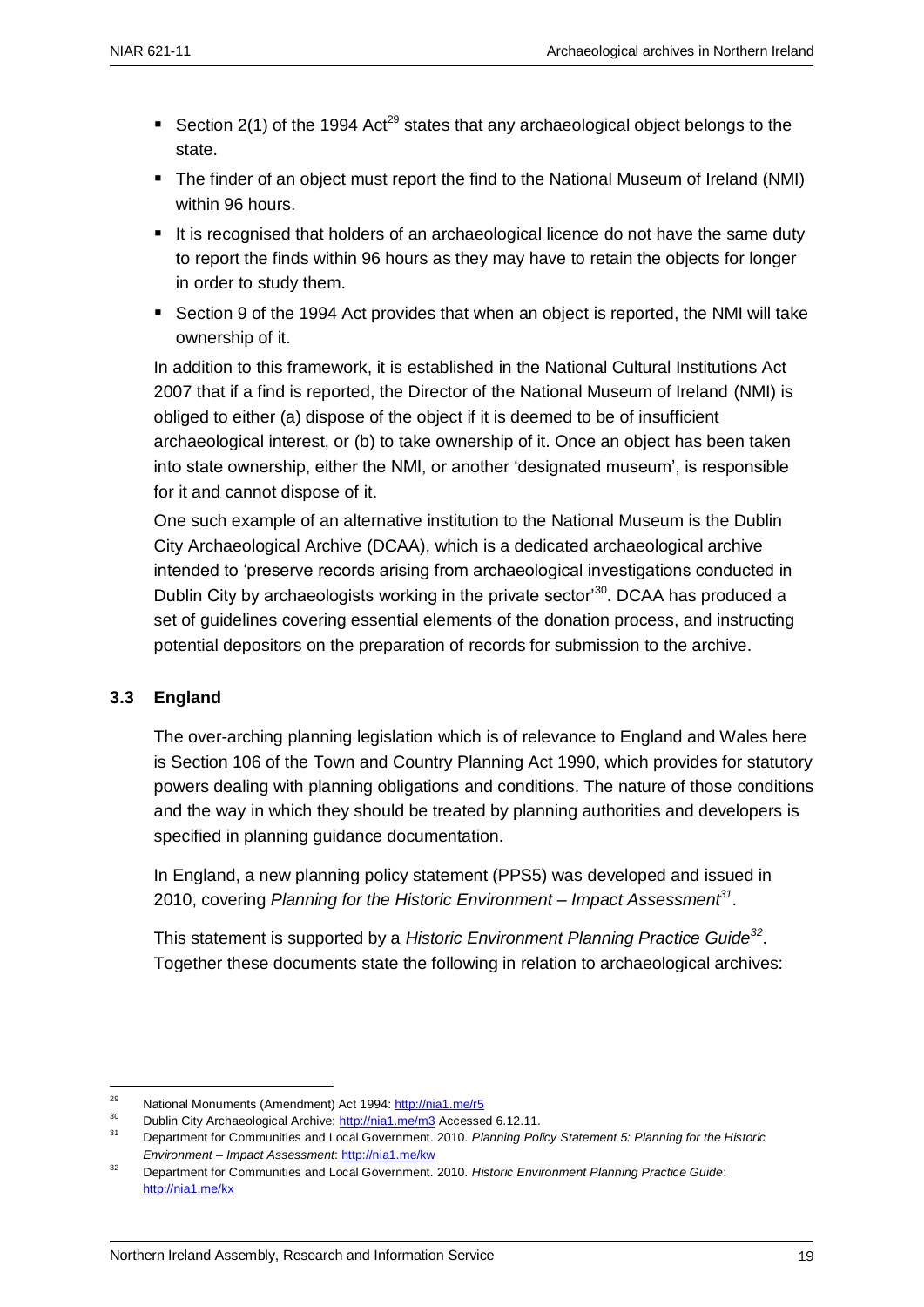#### *Recording and furthering understanding*

*130. Where development will lead to loss of a material part of the significance of a heritage asset, policy HE12.3 requires local planning authorities to ensure that developers take advantage of the opportunity to advance our understanding of the past before the asset or the relevant part is irretrievably lost. As this is the only opportunity to do this it is important that:*

*1. Any investigation, including recording and sampling, is carried out to professional standards and to an appropriate level of detail proportionate to the asset's likely significance, by an organisation or individual with appropriate expertise.* 

*2. The resultant records, artefacts and samples are analysed and where necessary conserved.*

*3. The understanding gained is made publicly available.*

*4. An archive is created, and deposited for future research.*

<span id="page-21-0"></span>Since the creation of this PPS and associated practice guide, the heritage sector in England has itself created recommendations on how the public benefits of development-led investigation of archaeology can be realised, including a number of specific points relating to archives $^{33}$ .

However, it has been asserted that the facilities for long-term storage of archaeological archives in England are 'increasingly scarce or pressured'<sup>34</sup>. The Archaeological Archives Forum has published a policy statement, setting out a case for the development of a network of archaeological resource centres throughout England<sup>35</sup>. One archive which may act as a model is the recently created London Archaeological Archive and Research Centre, which holds finds and records from almost all archaeological sites throughout London<sup>36</sup>.

#### **3.4 Wales**

In Wales, the treatment of archaeological remains encountered during the planning process is covered by the document *Planning Policy Wales*, and in the Welsh Office Circular 60/96: *Planning and the Historic Environment: Archaeology (Wales)*. In a similar fashion to other jurisdictions in the UK, these documents specify that where possible, archaeological deposits should be left undisturbed, but where this is not possible the principle of preservation by record should be followed. *Planning and the Historic Environment: Archaeology (Wales)* encourages developers, or their archaeological consultants, to conclude a voluntary planning agreement providing for

 $33<sup>3</sup>$ <sup>33</sup> The Southport Group. 2011. *Realising the Benefits of Planning-led Investigation in the Historic Environment: A Framework for Delivery*:<http://www.archaeologists.net/southport>

<sup>34</sup> Archaeological Archives Forum: A Policy Statement on the case for the development of Archaeological Resource Centres within England[: http://www.britarch.ac.uk/archives/aaf\\_arc\\_policy\\_statement\\_2010.pdf](http://www.britarch.ac.uk/archives/aaf_arc_policy_statement_2010.pdf)

<sup>35</sup> *Ibid*.

London Archaeological Archive and Research Centre: <http://www.museumoflondonarchaeology.org.uk/Research/LAARC.htm> Accessed 6.12.11.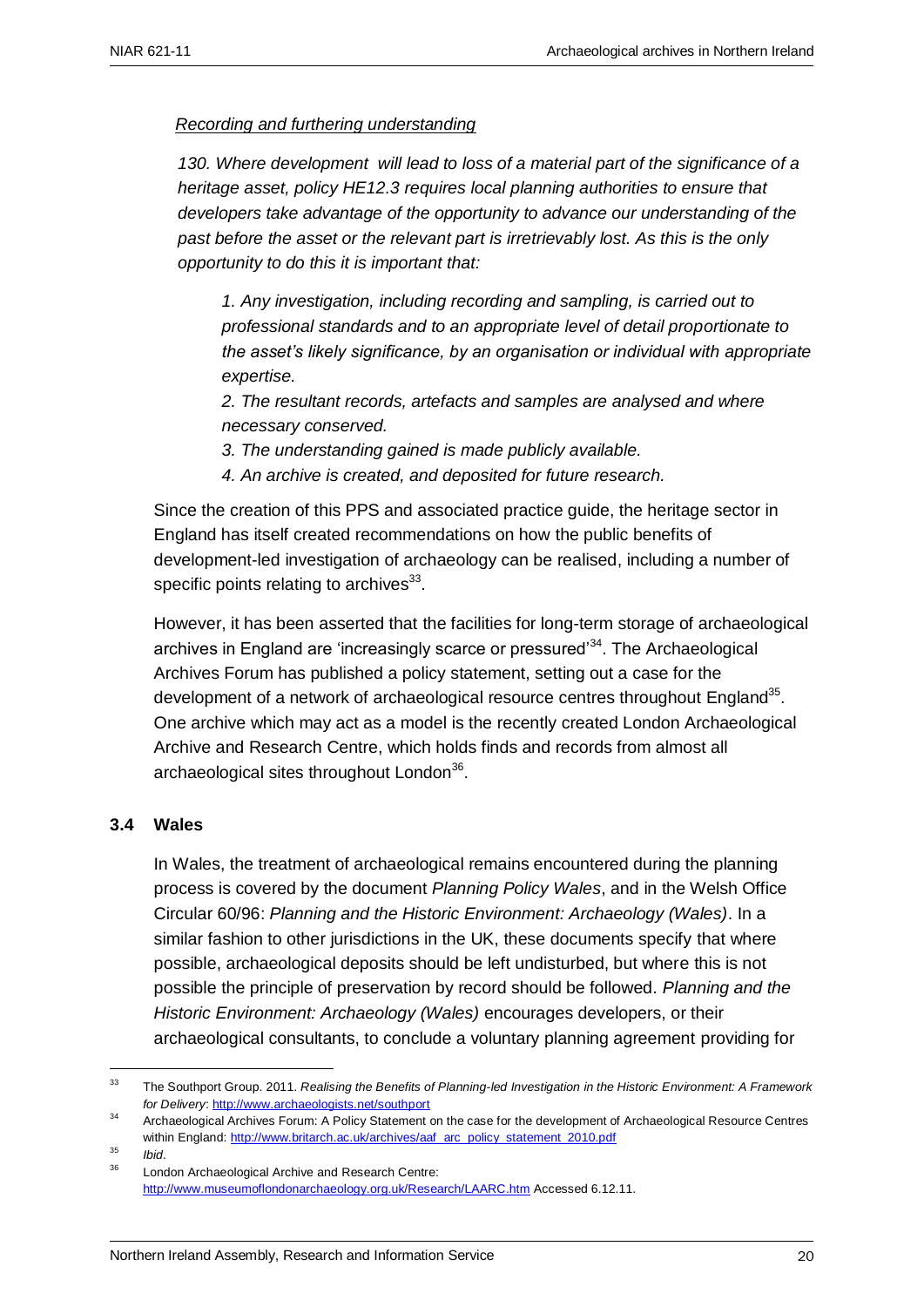the excavation and recording of a site, the publication of results and the deposition of records in a designated public archive.

In 2004, a report was published on Welsh archaeological archives, finding significant issues facing such collections in Wales $37$ . The report made a set recommendations, including the creation of a shared set of archaeological resource centres to relieve pressure on museums, and establishing a national panel for archaeology to form a 'unified approach for archaeological archives'. The implementation of these recommendations was over-seen by a Historic Environment Group (HEG) tasked with identifying practical ways to deal with the situation. The work of the HEG was largely completed by 2007<sup>38</sup>, and an online database of all archaeological objects in state care in Wales was launched in 2010 $^{39}$ .

#### <span id="page-22-0"></span>**3.5 Scotland**

Legislation and guidance relating to the treatment of archaeology in the planning system in Scotland is covered by *Scottish Planning Policy* (SPP), and more specifically *National Planning Policy Guideline 5* (NPPG 5) and *Planning Advice Note* (PAN) 2/2011: *Planning and Archaeology* which replaced PAN 42 in July 2011.

<span id="page-22-1"></span>In Scotland, all archaeological artefacts may be claimed as the property of the Crown. All such finds must be reported to the Scottish Archaeological Finds Allocation Panel which has responsibility for determining which archive repository will have responsibility for, and assume ownership of, the material archive $^{40}$ .

 $37$ <sup>37</sup> Henderson, J, & Parkes, P. 2004. *What's in Store? Towards a Welsh strategy for the management of, and access to, the archaeological evidence of our past*. Council of Museums in Wales: p8.

<sup>38</sup> Walker, E. 2007. 'What's in Store? Improving the management of and access to archaeological archives in Wales', *Abstracts from the Historic Environment Records Forum Winter Meeting*, 11.12.07. Amgueddfa Genedlaethol, Caerdydd – National Museum, Cardiff:<http://nia1.me/lu>

<sup>39</sup> Archwilio news release. 1.7.10. 'Alun Ffred Jones AM, Minister for Heritage, launches Archwilio at the Treftadaeth Conference on the 1st July at Swansea'.<http://nia1.me/lz>

<sup>40</sup> Scottish Government. 9.11.11. 'Scottish finds panel':<http://www.scotland.gov.uk/News/Releases/2011/11/09103221>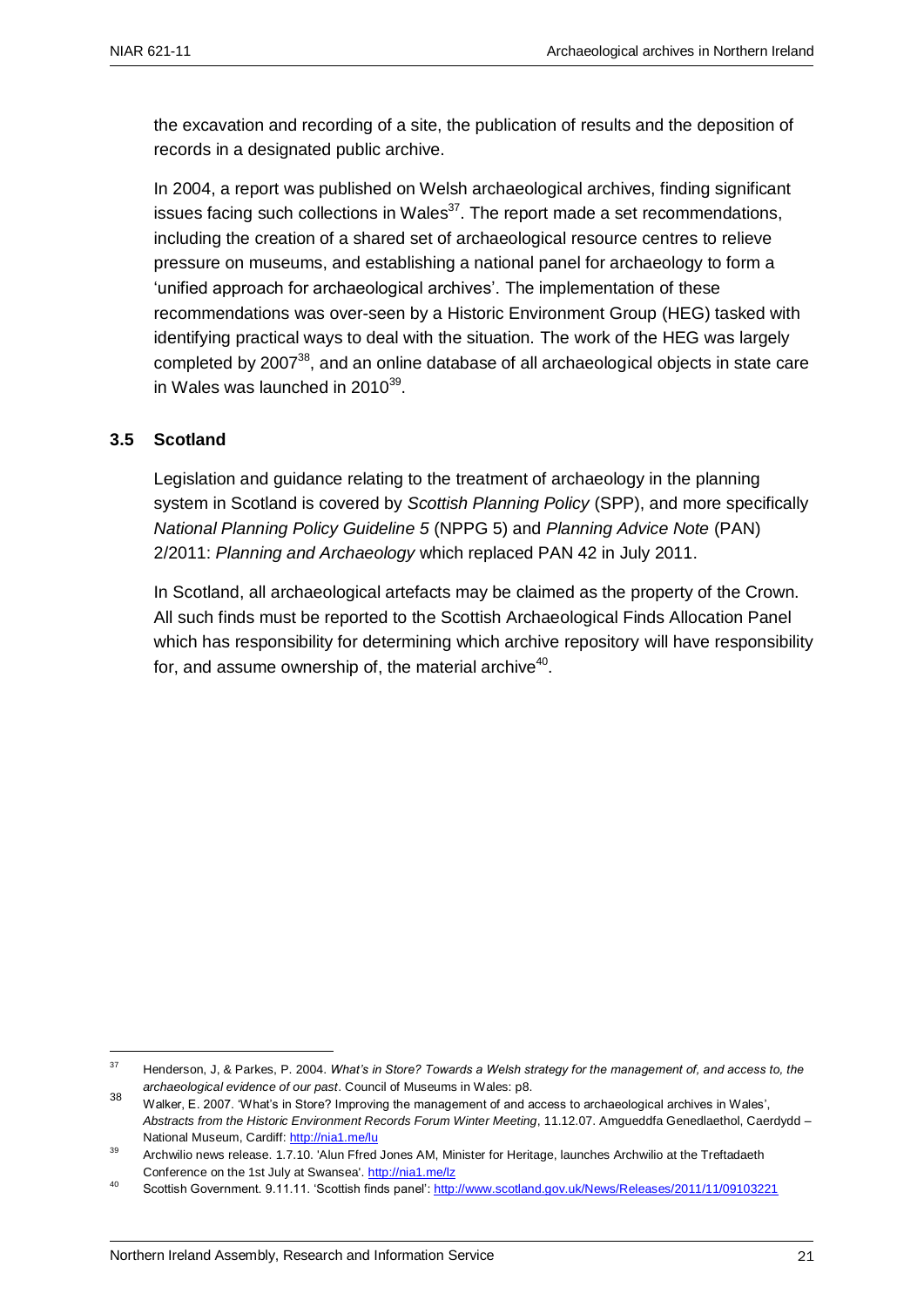### 4 Good practice models

A number of industry standards have been created by the relevant professional institutes, by national heritage agencies, or in some cases by government departments.<sup>41</sup>. In addition, a Northern Ireland-specific good practice guide to archaeological excavation was published by the Environment and Heritage Service (now NIEA) in  $2004^{42}$ .

The following is a summary of some of the relevant good practice recommendations and stipulations relating to archaeological archives.

#### <span id="page-23-0"></span>**4.1 When should an archive be deposited?**

Good practice documentation does not state categorically a minimum time period within which an archaeological archive should be deposited in a permanent repository. This may in part be because of the varied nature of archaeological projects, and the very different material, documentary and digital archives which they can produce. Legislation in each of the jurisdictions often specifies a maximum period of time, though this often relates to accidental finds of objects made by members of the public, rather than professional contractors engaged in a project in advance of construction or development work. In Northern Ireland, the time period specified in the Historic Monuments and Archaeological Objects (Northern Ireland) Order 1995 is 14 days.

In terms of archives produced by archaeological contractors or researchers, *Archaeological Archives: A guide to best practice* states that in general 'it is good practice to prepare and deposit an archive efficiently, with the aim of quickly making it available to the widest audience<sup>43</sup>. Furthermore, the quide states that<sup>44</sup>:

*A project has not been completed until the archive has been transferred successfully and is fully accessible for consultation. It is in the interests of all parties to facilitate the transfer of completed archives to recognised repositories as quickly as possible.*

<u>.</u>

<sup>41</sup> A key document here is Brown, DH. 2011. *Archaeological Archives: A guide to best practice in creation, compilation, transfer and curation*. Institute for Archaeologists[: http://www.britarch.ac.uk/archives/Archives\\_Best\\_Practice.pdf;](http://www.britarch.ac.uk/archives/Archives_Best_Practice.pdf) also of relevance are the following: Institute for Archaeologists. 2009. Standard and Guidance for the creation, compilation, transfer and deposition of archaeological archives[: http://nia1.me/m2;](http://nia1.me/m2) Niven, K. (ed) *Guides to Good Practice*. Archaeology Data Service & Digital Service: [http://guides.archaeologydataservice.ac.uk](http://guides.archaeologydataservice.ac.uk/) Accessed 5.12.11; Department of Arts, Heritage, Gaeltacht and the Islands. 1999. *Policy and Guidelines on Archaeological Excavation*[: http://nia1.me/kv;](http://nia1.me/kv) Brown, DH. 2011. *Safeguarding Archaeological Information: Procedures for minimising risk to undeposited archaeological archives*. English Heritage:<http://nia1.me/ly>

<sup>42</sup> Anon. 2004. *Excavation Standards Manual*. 2nd Edition, EHS: Built Heritage.

<sup>43</sup> Brown, DH. 2011. *Archaeological Archives: A guide to best practice in creation, compilation, transfer and curation*. Institute for Archaeologists: p1: [http://www.britarch.ac.uk/archives/Archives\\_Best\\_Practice.pdf](http://www.britarch.ac.uk/archives/Archives_Best_Practice.pdf)

<sup>44</sup> *Ibid*: p3.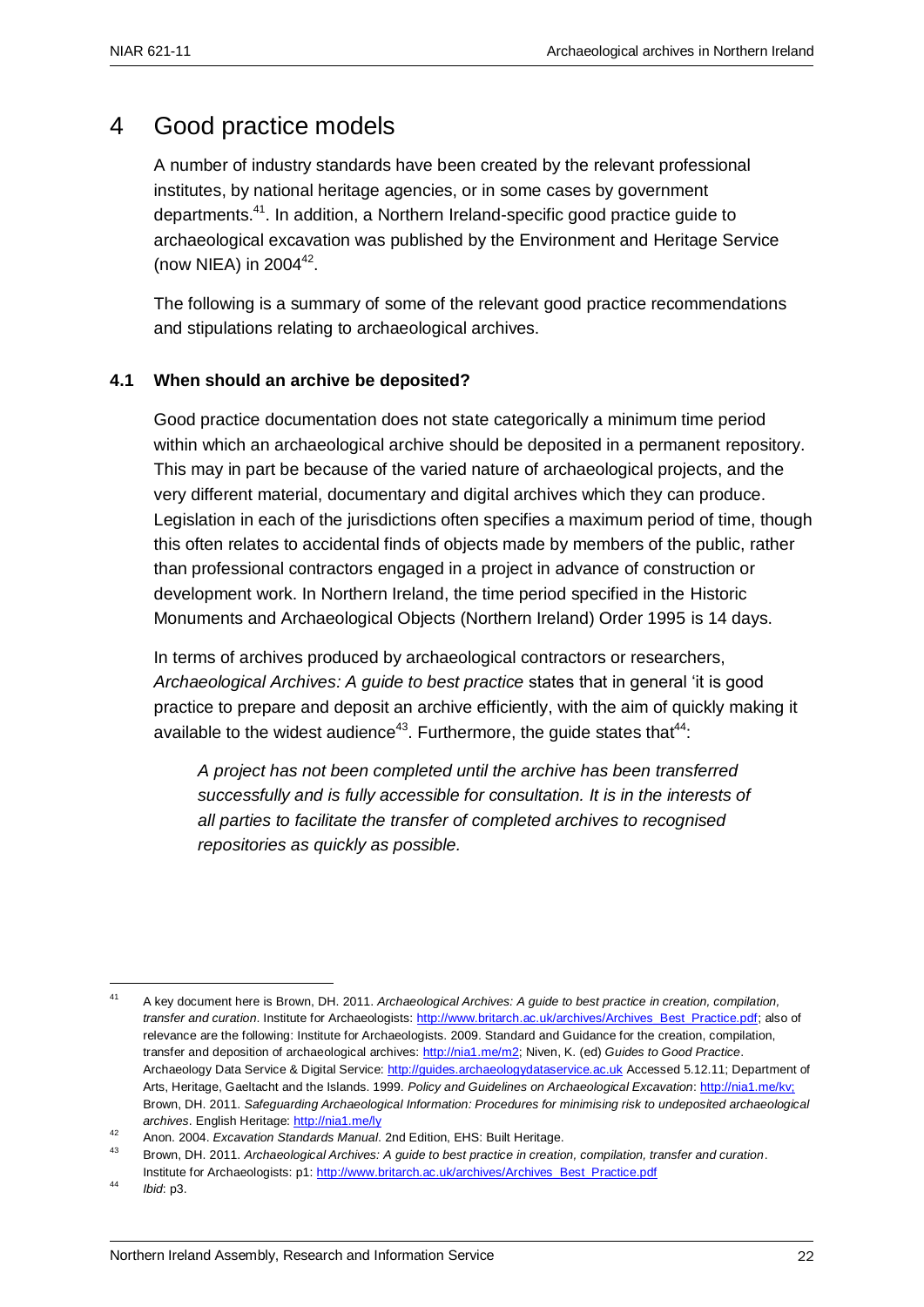#### <span id="page-24-0"></span>**4.2 Where should it be deposited and who is responsible?**

Good practice guidance is not specific on this issue, probably because of the degree of variation in museum, and legislative, provision across different jurisdictions. This variation in provision can be described briefly as follows:

| Northern Ireland | In Northern Ireland, landowners retain all rights of ownership to archaeological materials<br>found on their land, with the exception of items classified as Treasure. The Northern Ireland<br>Environment Agency (NIEA) issues a 'transfer of title' form to licensees, and they have a<br>responsibility to secure the signature of the landowner. The form seeks to transfer title to<br>excavated material to the Department of the Environment on the understanding that it would<br>be offered to the Ulster Museum.<br>It is stated in good practice guidance that all documentary and digital archives resulting from<br>licensed excavations in Northern Ireland should be deposited with NIEA.                             |
|------------------|--------------------------------------------------------------------------------------------------------------------------------------------------------------------------------------------------------------------------------------------------------------------------------------------------------------------------------------------------------------------------------------------------------------------------------------------------------------------------------------------------------------------------------------------------------------------------------------------------------------------------------------------------------------------------------------------------------------------------------------|
| Ireland          | Any archaeological object belongs to the state. The National Museum of Ireland (NMI) or<br>another designated museum may take ownership of it. The finder of an object must report a<br>find to NMI within 96 hours (though licence holders are exempt from this deadline). In the<br>Greater Dublin Area, the Dublin City Archaeological Archive accepts both the documentary<br>archive and the objects.                                                                                                                                                                                                                                                                                                                           |
| <b>Scotland</b>  | All archaeological objects are the property of the Crown and must be reported to the Scottish<br>Archaeological Finds Allocation Panel which has responsibility for determining which archive<br>repository will have responsibility.<br>All documentary and digital archives resulting from projects funded by Historic Scotland are<br>submitted to the Royal Commission on Ancient and Historical Monuments of Scotland<br>(RCAHMS). Deposition in RCAHMS of documentary or digital archives from projects funded<br>by developers or others is actively encouraged.                                                                                                                                                              |
| <b>England</b>   | In England and Wales, landowners retain all rights of ownership to archaeological materials<br>found on their land, with the exception of items classified as Treasure. Landowners are<br>encouraged to transfer title to an appropriate archive repository - usually an Accredited, local<br>authority museum. Planning authorities may specify that a suitable repository is identified prior<br>to the project commencing.<br>Documentary and digital archives may be accepted by the identified museum along with the<br>objects, though expertise in archiving the digital archives varies. Some documentary and<br>digital archives may also be accepted by the National Monuments Record and the<br>Archaeology Data Service. |
| <b>Wales</b>     | The archaeological archive is normally offered to a local museum, and local record offices<br>may take the paper (documentary) archive. National Museums Wales will take archives where<br>there is no local museum, and will also take the whole archive where it is deemed to be of<br>national significance. The Royal Commission on the Ancient and Historical Monuments of<br>Wales usually accepts digital records. There are also four Welsh Archaeological Trusts, and<br>the relevant trust will usually receive a copy of the report of the work.<br>of the location of orchards wisel demonition covered the                                                                                                              |

 **Table 4: A summary of the location of archaeological deposition across the UK and Ireland, as defined in legislation or practice guidance.**

The Archaeological Archives guide recommends that 'the Curator makes available local standards for the submission of an archaeological archive<sup>'45</sup>.

The Accreditation Standard, to which all museums in the UK must adhere in order to qualify for 'accredited' status, states specifically of 'national' museums (including the Ulster Museum, for example):

 $45$ *Ibid*: p7.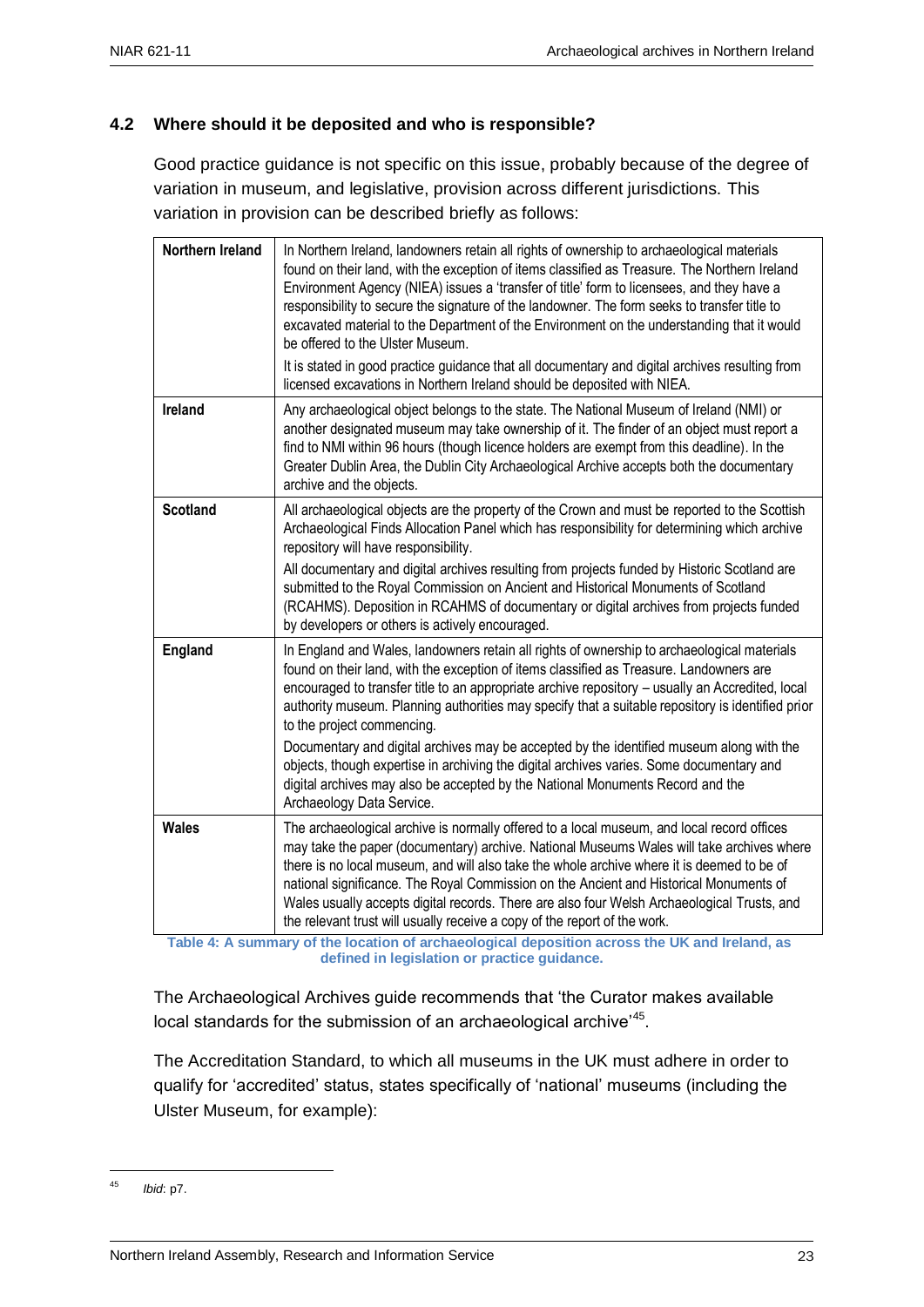<span id="page-25-0"></span>*Standard 4.8: The policy and practice of the museum must be to collect a range of objects of national scope and importance and associated information in its particular fields.*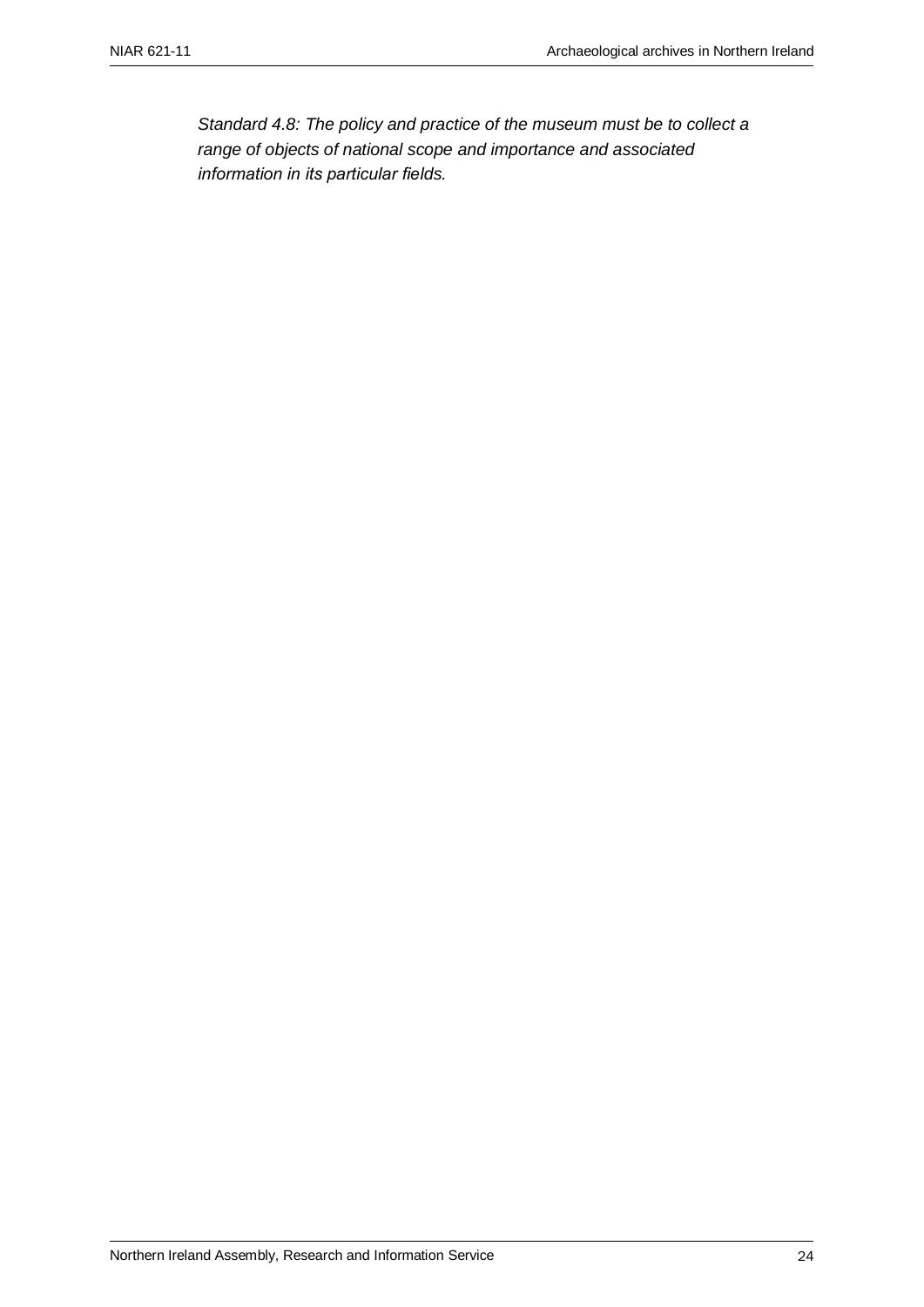#### **4.3 Selection and retention policies**

A key issue highlighted by both archaeologists and curators is the quantity of material they must retain, and the pressure which this quantity exerts on the space available for long-term storage.

In *Archaeological Archives: A guide to best practice*, it is stated that<sup>46</sup>:

*It is recognised that not all material collected or produced during an archaeological project will be worthy of preservation in perpetuity…The entire project archive should therefore be subject to a selection procedure to determine which elements are to be retained from the documentary (including digital) and material archives.*

Indeed, a step-by-step guide to the development and implementation of a selection and retention procedure, and the agencies which should be involved at each stage, has been created*<sup>47</sup>* .

In Northern Ireland, the Museums and Galleries (Northern Ireland) Order 1998 states in Part II Article 5 that the Board of Trustees of the National Museums 'shall not dispose of any object the property in which is vested in it and which is comprised in its collections' except in a very limited and specific number of circumstances $48$ .

In Ireland, the relevant museums legislation appears to be more open to the possibility of a considered disposal policy. The Irish National Cultural Institutions Act 2007 states that 'where…an archaeological object becomes the property of the State, the Director may, at his or her discretion, if he or she is of the opinion that the object is not of sufficient archaeological or historical interest to justify its retention by the State, dispose of the object by whatever means he or she thinks fit<sup> $49$ </sup>.

The Accreditation Standard, to which all museums in the UK must adhere in order to qualify for 'accredited' status, states that an Accredited Museum must have:

*An Acquisition and Disposal Policy, approved by the governing body or under delegated powers.*

<span id="page-26-0"></span>National Museums Northern Ireland (NMNI) has an *Acquisition and Disposal Policy* which states that $50$ :

*National Museums Northern Ireland recognises that a fully implemented disposal policy will contribute to the management of the collections and that* 

1

49 Section 68, paragraph 2(a):  $\frac{http://nia1-me/kt}{http://nia1-me/kt}$ 

<sup>46</sup> Brown, DH. 2011. *Archaeological Archives: A guide to best practice in creation, compilation, transfer and curation*. Institute for Archaeologists: p23[: http://www.britarch.ac.uk/archives/Archives\\_Best\\_Practice.pdf](http://www.britarch.ac.uk/archives/Archives_Best_Practice.pdf)

<sup>47</sup> *Ibid*: pp24–25.

<sup>48</sup> Museums and Galleries (Northern Ireland) Order 1998: Part II Article 5: http://www.legislation.gov.uk/nisi/1998/261/article/5

<sup>50</sup> National Museums Northern Ireland: *Acquisition and Disposal Policy*. May 2009[: http://nia1.me/mb](http://nia1.me/mb)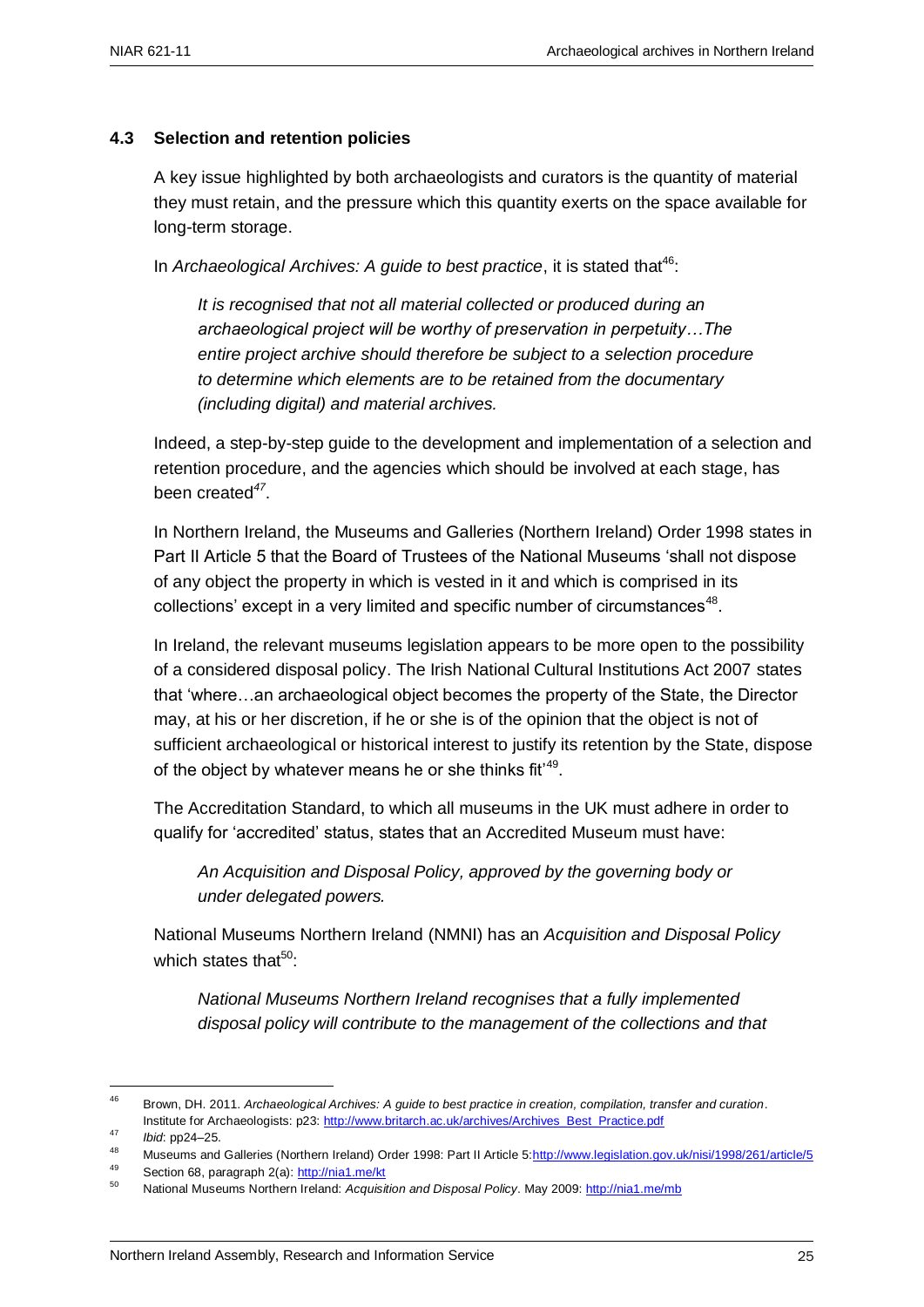*the need for disposal is best obviated by rigorous application of its policies on acquisition and conservation.*

NMNI also states within the policy that it will 'take into account limitations on collecting imposed by such factors as staffing, storage and care of collection arrangements'.

#### **4.4 Curation: long-term care of the archives**

The Museums Association *Code of Ethics* outlines in general terms a duty for museums to 'protect all items from loss, damage and physical deterioration, wherever they are'.

The *Accreditation Standard*, states that actions must be taken to minimise the risk of damage to and deterioration of the collection.

*4.5.1 In order that museums may ensure provision of the greatest possible level of access to their collections, both now and in the future, it is crucial that the collections are cared for properly. Care of collections underpins access and learning, and maintaining sustainable care arrangements for collections is therefore critical to these activities.*

More specifically on the issue of archives deriving from archaeological projects, *Archaeological Archives: A guide to best practice* specifies that 'the Curator ensures correct standards of storage and care and makes the archive available for use'. More specifically, the guide states that:

*Every archaeological project must…aim to produce a stable, ordered and accessible archive that can be assimilated easily into the collections of recognised repositories. Any repository that accepts an archaeological archive must be recognised as suitable for providing both long-term care and public access. Examples of these include accredited museums, local record offices and national monument archives. HERs and contracting archaeological organisations are not recognised as suitable permanent repositories for archaeological project archives.*

There are a number of issues of concern relating to the long-term curation of archives. The Institute of Conservation highlights some of these as being about 'minimising longterm risk by understanding and controlling the way objects are stored, transported and displayed to ensure collections have the best chance of survival into the future'.

More specifically, some of these issues could be described as follows:

 **Stability of the material**: environmental factors which may adversely affect the long-term durability of archives include temperature, humidity, pests, and adverse light. There are national and international standards for the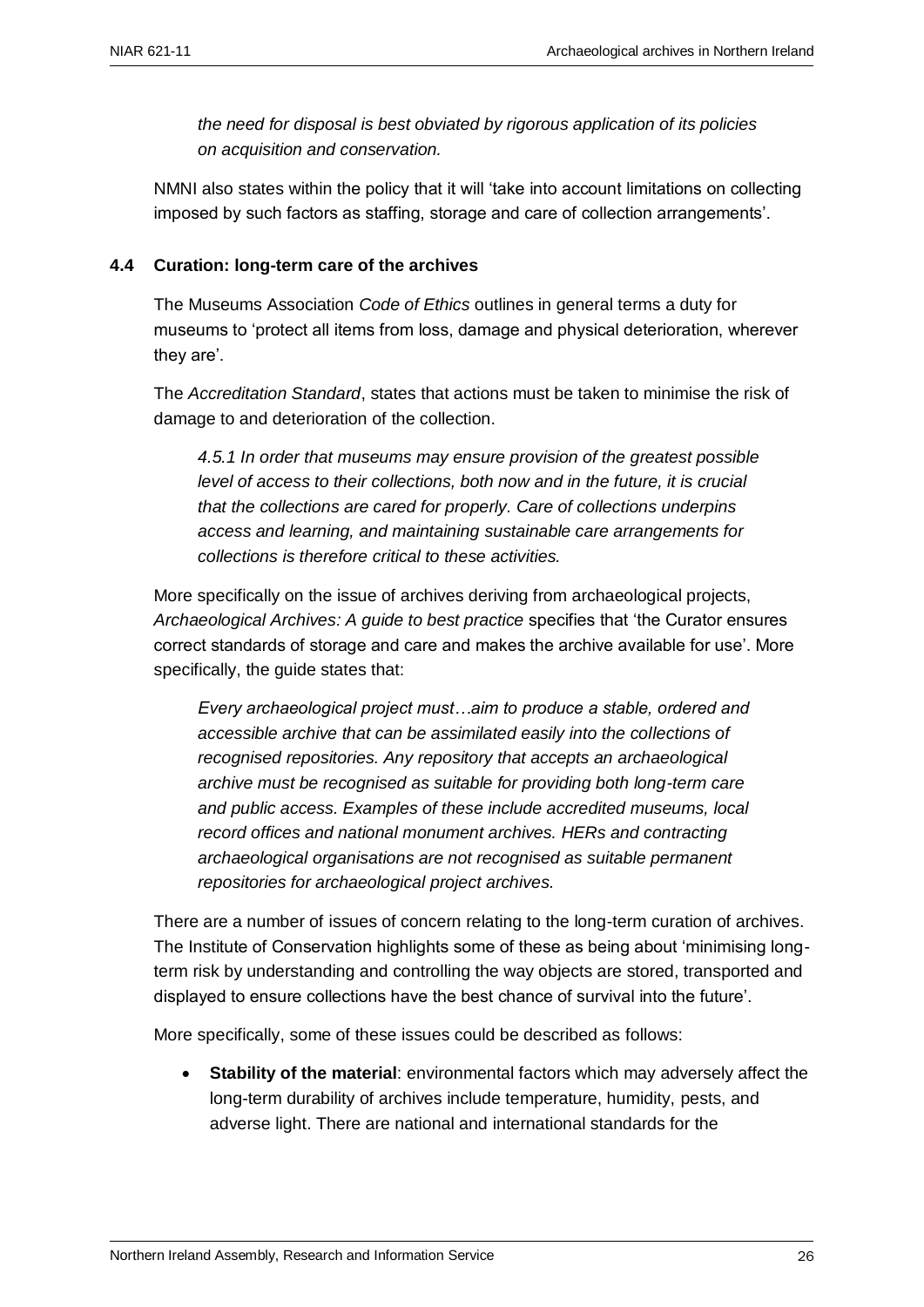<u>.</u>

management of various archive elements (such as documents and digital files) $^{51}$ .

- **Security of the archive**: The monetary value or perceived monetary value of objects within the archive can attract the possibility of theft. The NIMC survey of museums in 2007 found that 100% have basic security measures in place, though there have been a number of reports of theft from museums across the UK and Ireland in recent months<sup>52</sup>.
- **Integrity of the archive**: good practice states that the archive must 'make sense' to those using it, and a range of guidance exists setting out standards for the documentation which both makes up, and explains the contents of, the archive. For example, a summary report should be included, containers must be clearly labelled, and digital archives should have trusted digital repository status. The NIMC collections survey found that 97% of museums in Northern Ireland have a basic understanding of the recognised industry standard for documentation, 'SPECTRUM'. A *Code of Practice on Archives for Museums and Galleries in the United Kingdom* also states that archives should not be divided up into separate elements held in different institutions, noting that 'care must always be taken to preserve the integrity of the archive'<sup>53</sup>.
- **Accessibility**: of particular concern in this area is the ease of access by researchers and members of the public wishing to study archaeological archives. Access arrangements may rely on factors such as the form of building being used, proper labelling and a clear structure to the archive, the containers sued, and the format of digital media and files. The guidance document *Archaeological Archives* states that 'a project has not been completed until the archive has been transferred successfully and is fully accessible for consultation'<sup>54</sup>.
- **Costs of archiving**: the costs of providing a long-term archive curation service is difficult to quantify given the variable nature of the material. However, in a survey of Welsh archives in 2004, it was estimated that, across a number of institutions, the average cost of storing archaeological archives in Wales was £116 per metre length of shelving per year<sup>55</sup>. This figure was used to produce

<sup>51</sup> For example, BS5454:2000. *Recommendations for the Storage and Exhibition of Archival Documents*; Longworth, C and Wood, B. 2000. *Standards in Action Book 3: Working with Archaeology*. Museum Documentation Association; Museums and Galleries Commission. 1992. *Standards in the Museum Care of Archaeology Collections*; Stiff, M & McKenna, G. 2000. *Standards in Action Book 2: SPECTRUM IT Guide*.

<sup>52</sup> 'Spate of rhino horn thefts from museums continues', 1.9.11. *Museums Journal*. Issue 111/09, 13; 'Police still seek item stolen from Barbican in May', 1.10.11. *Museums Journal*. Issue 111/10, 7.

<sup>53</sup> Standing Conference on Archives and Museums. 2002. *A Code of Practice on Archives for Museums and Galleries in the United Kingdom.* Third Edition: p2:<http://www.archivesandmuseums.org.uk/scam/code.pdf>

<sup>54</sup> Brown, DH. 2011. *Archaeological Archives: A guide to best practice in creation, compilation, transfer and curation*. Institute for Archaeologists: p3: [http://www.britarch.ac.uk/archives/Archives\\_Best\\_Practice.pdf](http://www.britarch.ac.uk/archives/Archives_Best_Practice.pdf)

<sup>55</sup> Henderson, J & Parkes, P. 2004. What's in Store?: *Towards a Welsh Strategy for the Management of, and Access to, Archaeological Collections*. CMW Cardiff.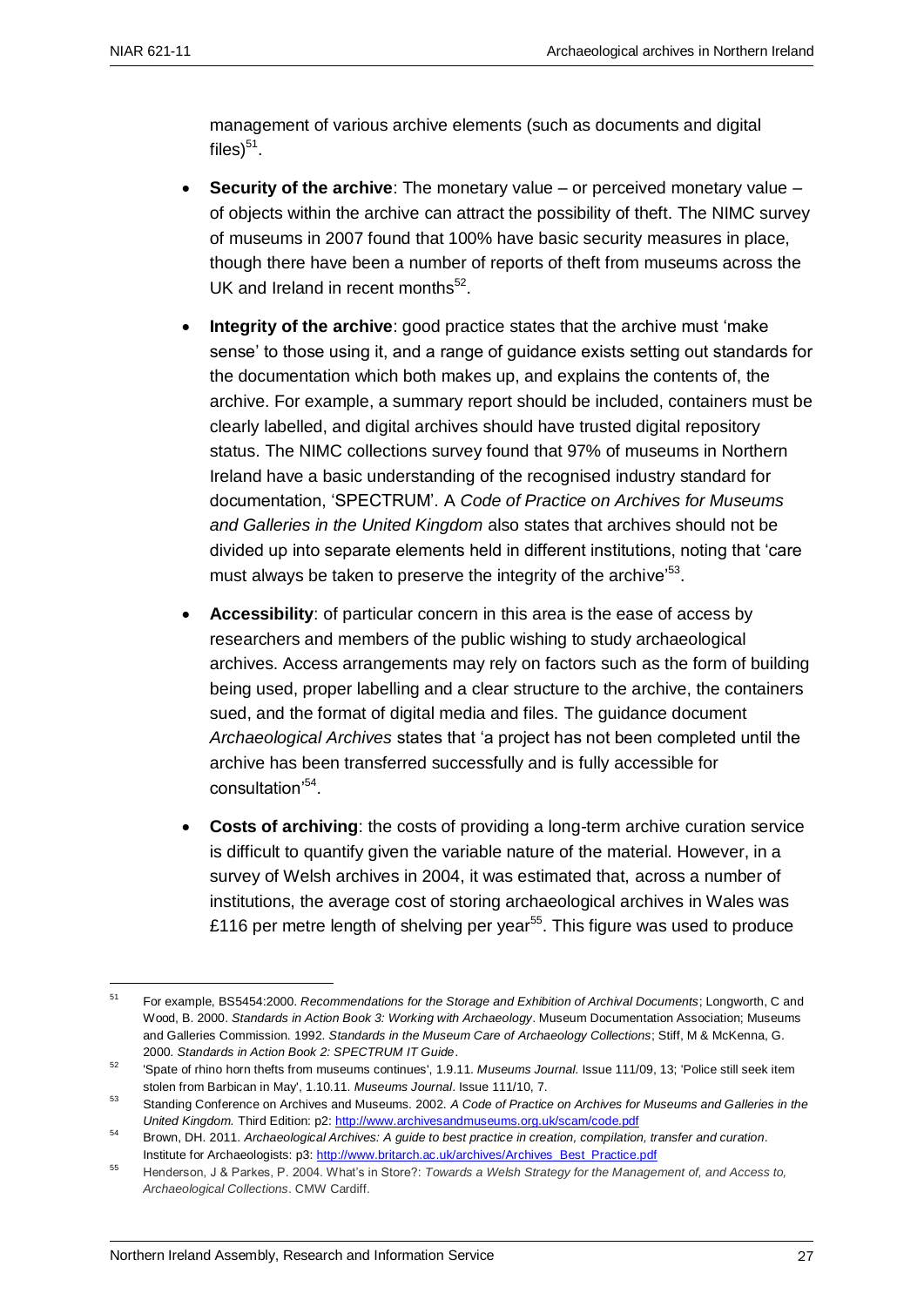an estimate of £60,000 as the 'minimum annual cost of caring for material waiting to be transferred to non-national museums'<sup>56</sup>

<sup>56</sup> <sup>56</sup> Henderson, J, & Parkes, P. 2004. *What's in Store? Towards a Welsh strategy for the management of, and access to, the archaeological evidence of our past*. Council of Museums in Wales: p6.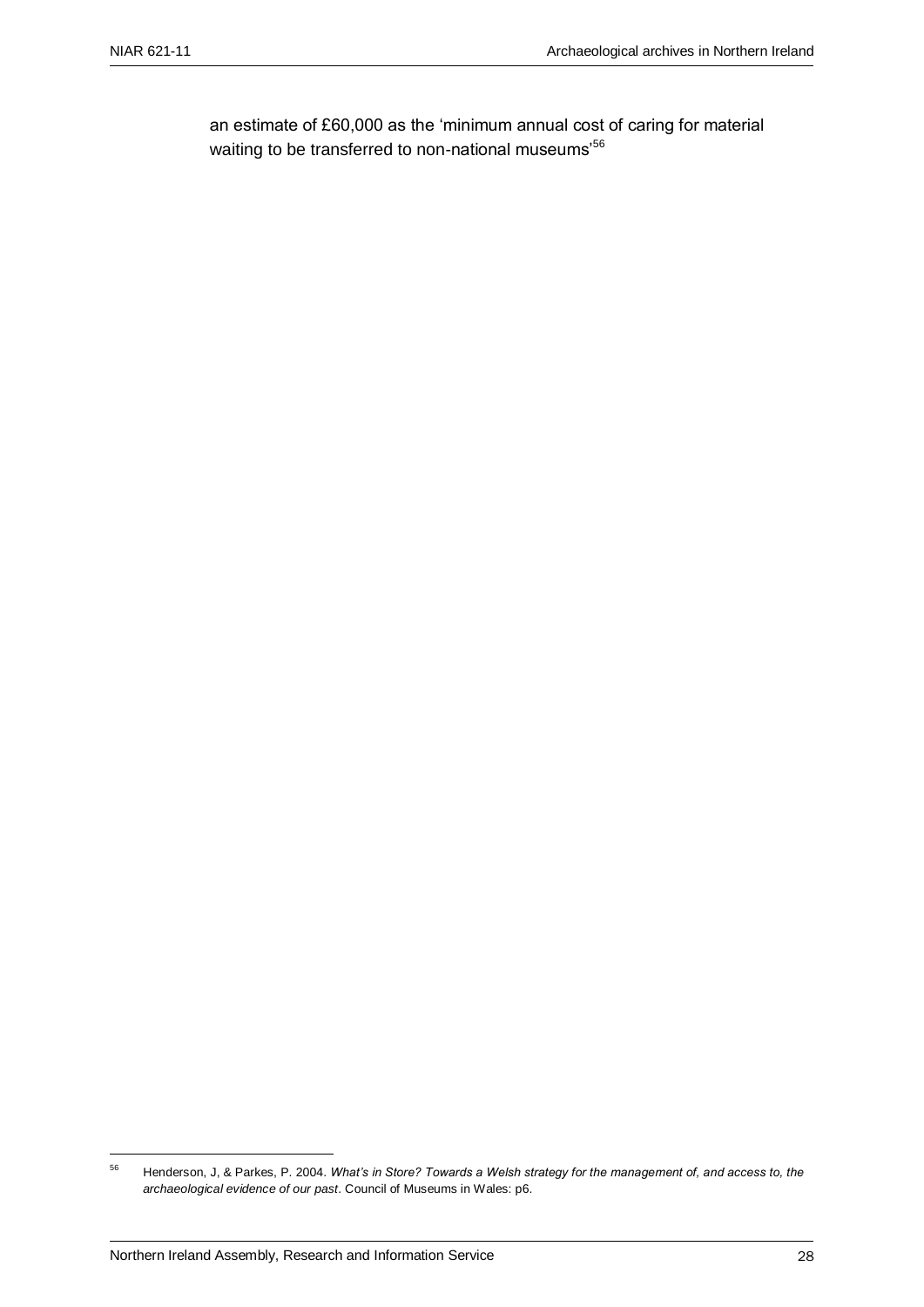### Annexe 1: Part III, Article 42 of the Historic Monuments and Archaeological Objects (Northern Ireland) Order 1995

#### **Reporting of archaeological objects found**

**42.**—(1) Any person who finds an archaeological object (in this Article referred to as "the finder") shall, within 14 days of finding the object—

(a)report to a relevant authority—

(i)the circumstances of the finding;

(ii)the nature of the object found; and

(iii)the name (if known) of the owner or occupier of the land on which the object was found; and

(b)subject to paragraph (2), deposit the object found with the relevant authority.

(2) Where the archaeological object found is not readily portable, the finder shall so specify in his report under paragraph (1), and shall state where any person authorised in that behalf by the Director or the Department may inspect the object.

(3) A police officer to whom a report is made under paragraph (1) shall forthwith—

(a)send details of that report to the Director; and

(b)where any archaeological object was deposited with the report, send that object to the Director unless for any reason he considers that the object is not suitable to be sent to the Director.

(4) An archaeological object which is deposited with the Director or the Department under paragraph (1) or sent to the Director under paragraph (3)(b) may be retained by the Director or the Department for the statutory period for the purpose of examining and recording it and carrying out any test or treatment which appears to the Director or the Department to be desirable for the purpose of archaeological investigation or analysis or with a view to restoring or preserving the object.

(5) An archaeological object which is deposited with a police officer under paragraph (1) and not sent by him to the Director under paragraph (3)(b) may be retained by him for the statutory period to facilitate inspection of the object by the Director or a person authorised in that behalf by the Director.

(6) Except with the consent of the Director or the Department, the finder shall not, before the expiration of the statutory period, deliver the archaeological object to a person other than a relevant authority or otherwise part with the possession of the object.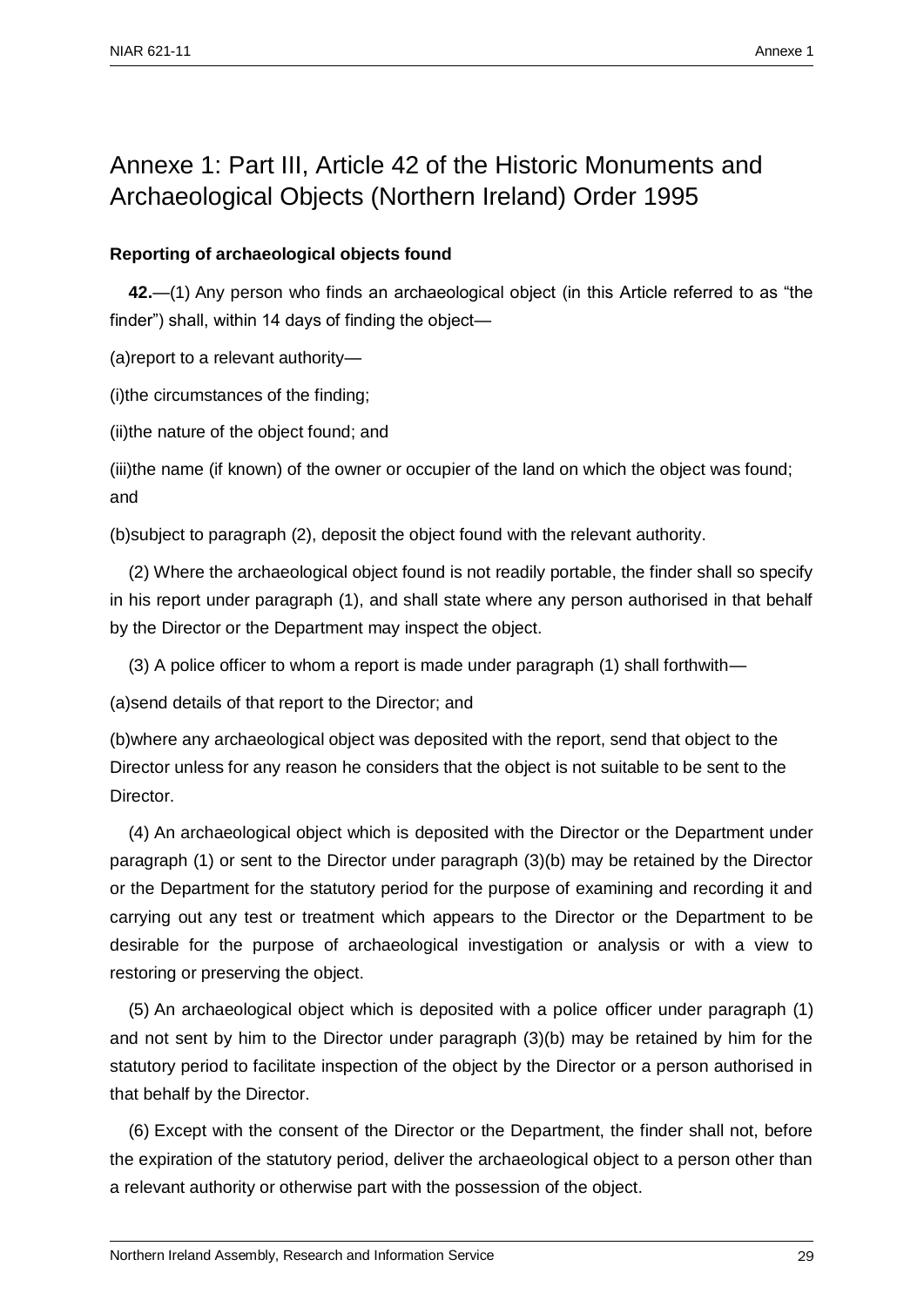(7) A finder who, without reasonable cause, acts in contravention of any provision of this Article, and any other person (other than a relevant authority) who, knowingly and without the consent of a relevant authority, obtains possession of any archaeological object before the expiration of the statutory period, shall be guilty of an offence and liable on summary conviction to a fine not exceeding level 3 on the standard scale.

(8) The Department may give financial assistance towards the purchase of any archaeological object, the finding of which has been reported under this Article.

(9) Financial assistance under paragraph (8) may be given subject to such conditions (including conditions as to the public exhibition of the purchased object) as the Department thinks fit.

(10) The Director shall make a report to the Department on every object deposited with or sent to him under this Article.

(11) Nothing in this Article—

(a)affects any right of the Crown in relation to treasure trove; or

(b)affects the right of any person to the ownership of an archaeological object.

(12) In this Article—

"the Director" means the Director of the Ulster Museum;

"relevant authority" means the Director, the Department or the officer in charge of a police station;

"the statutory period" in relation to an archaeological object means the period of 3 months beginning with the date on which a report of the finding of that object is made under paragraph (1).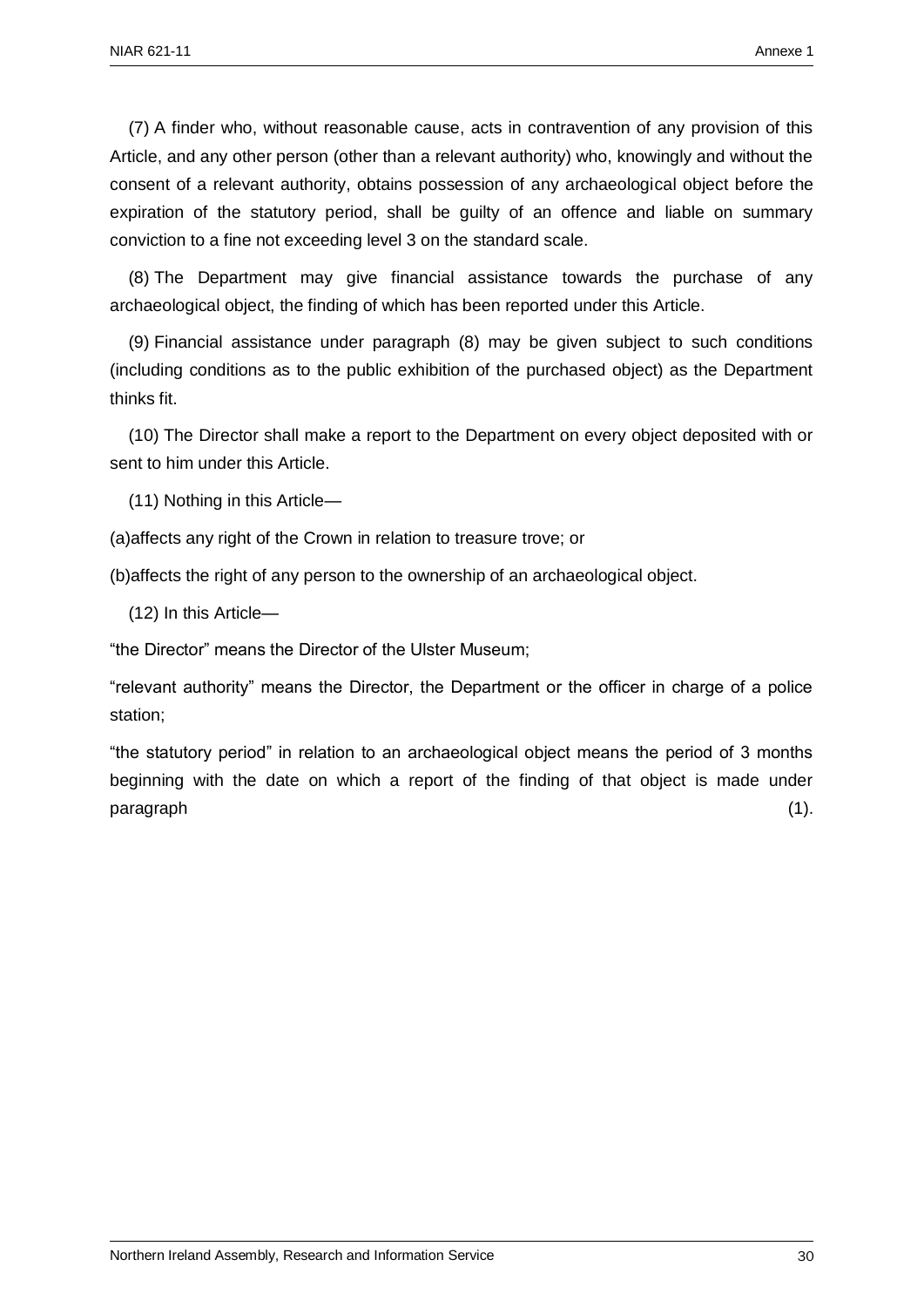### Annexe 2: Policy BH4 of Planning Policy Statement 6: Planning, Archaeology and the Built Heritage

#### Archaeological Mitigation

Where it is decided to grant planning permission for development which will affect sites known to contain archaeological remains, the Department will impose conditions to ensure that appropriate measures are taken for the identification and mitigation of the archaeological impacts of the development, including where appropriate the completion of a licensed excavation and recording of remains before development commences.

#### **Justification and Amplification**

3.14. In some circumstances it will be possible to permit development proposals which affect archaeological remains to proceed provided appropriate archaeological mitigation measures are in place which preserve the remains in the final development or ensure excavation recording prior to destruction.

3.15. Mitigation may require design alterations to development schemes, for example, the use of foundations which avoid disturbing the remains altogether or minimise the potential damage, or by the careful siting of landscaped or open space areas. There are techniques available for sealing archaeological remains underneath buildings or landscaping, thus securing their preservation for the future even though they remain inaccessible for the time being.

3.16. The excavation recording of remains is regarded by the Department as a second best option to their physical preservation. The science of archaeology is developing rapidly and excavation means the total destruction of evidence (apart from removable objects) from which future techniques could almost certainly extract more information than is currently possible. Excavation is also expensive and time consuming, and discoveries may have to be evaluated in a hurry against an inadequate research framework. The preservation in situ of important archaeological remains is therefore always to be preferred.

3.17. There will however be occasions, particularly where archaeological remains of lesser importance are involved when the Department may decide that the significance of the remains is not sufficient when weighed against all other material considerations, including the importance of the development, to justify their physical preservation in situ and that the development should proceed. In such cases developers will be required to prepare and carry out a programme of archaeological works using professional archaeologists and working to a brief prepared by the Department.

3.18. In certain cases the Department may be able to offer some financial support for archaeological mitigation to be carried out where the developer is a registered charity or similar non profit-making body, or in the case of an individual who does not have the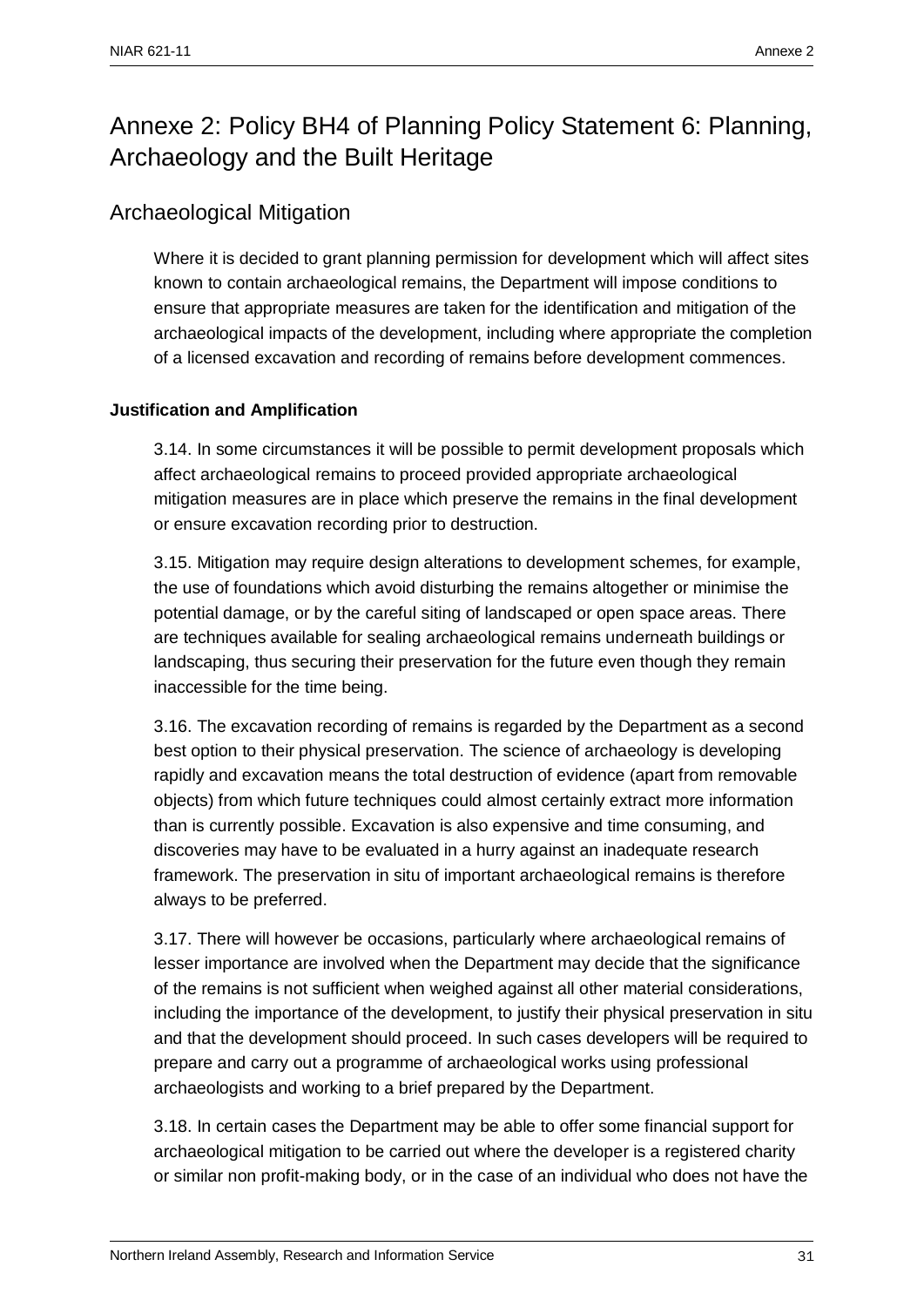means to fund such work. The Department must however be extremely selective in its choice of projects for funding. The excavation strategy must reflect current academic research priorities identified in consultation with Environment and Heritage Service. Funds will not be made available unless the destruction of a site is imminent and unavoidable, as the result of planning approval and the Department will have regard for the cost of archaeological mitigation set against the overall cost of the development.

3.19. It should be noted that an offer to facilitate excavation by developers will not justify a grant of planning permission for development which would damage or destroy archaeological remains whose physical preservation in situ is both desirable (because of their level of importance) and feasible.

#### **Discovery of Previously Unknown Archaeological Remains**

3.20. Archaeological research continues and new and exciting discoveries are made. The discovery of archaeological remains, which have not been previously known, may therefore represent a material change which can affect the nature of development which will be permitted in respect of an area within a settlement, or in the countryside.

3.21. Indeed in spite of the best pre-planning application research there may be occasions when the presence of archaeological remains only becomes apparent once an approved development has actually commenced. Developers may wish to consider insuring themselves against the risk of a substantial loss while safeguarding the interest of historic remains unexpectedly discovered on site. On rare occasions the importance of such remains may merit their scheduling. In that event developers would need to seek separate scheduled monument consent before they continue work. It is also open to the Department to revoke a planning permission if deemed necessary, in which case there is provision for compensation. In the majority of cases, however, it should prove possible for differences to be resolved through voluntary discussion and for a satisfactory compromise to be reached.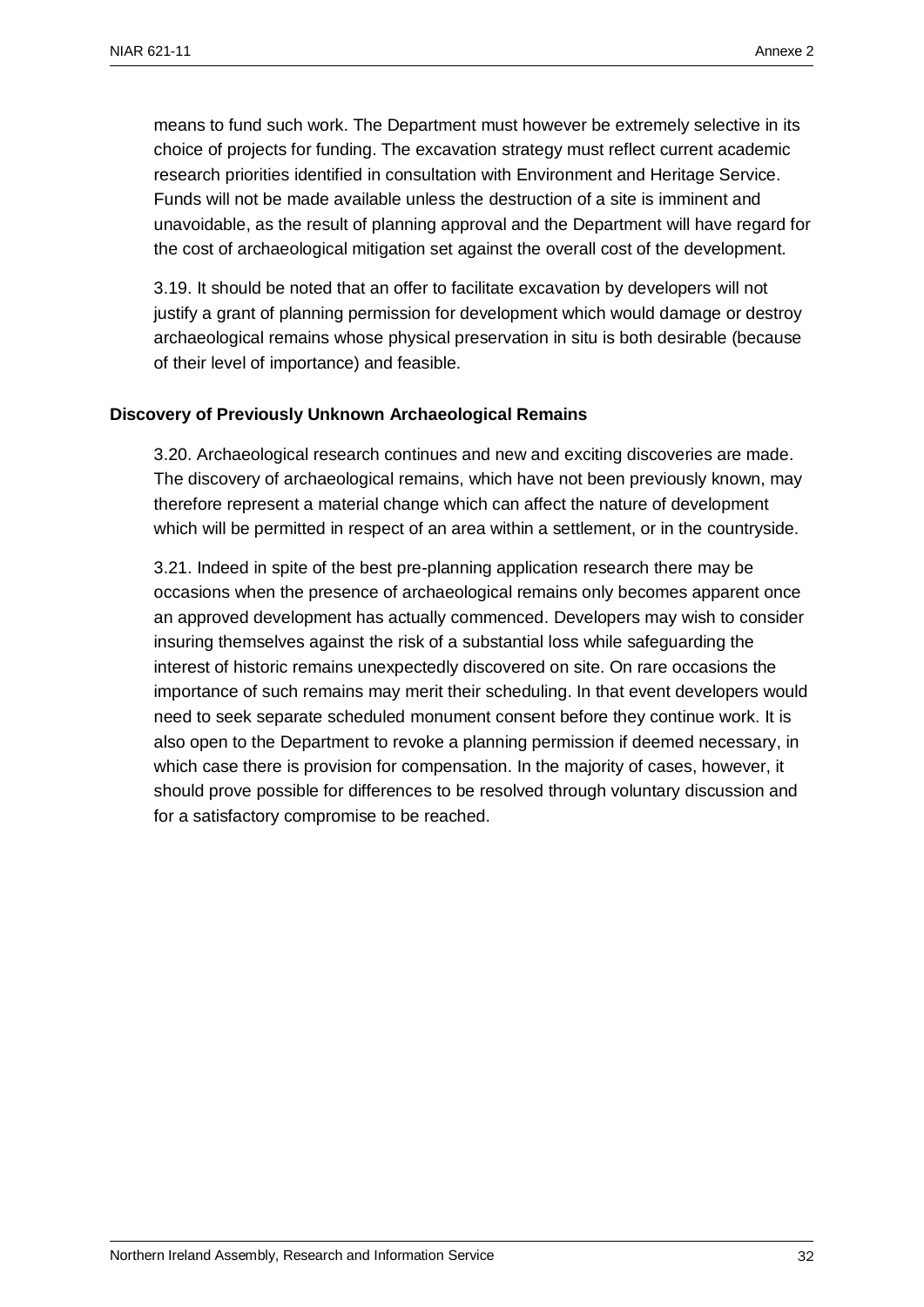### Annexe 3: Ireland – National Cultural Institutions Act 1997: Provisions for archaeological objects

68.—(1) The reference in section 25(2) of the Act of 1930, to the Minister for Education shall be construed as a reference to the Board of the Museum.

(2) The Act of 1994 is hereby amended as follows:

(a) by the substitution of the following section for section 3:

"Disposal of archaeological objects by State.

3.— (a) Subject to the provisions of this archaeological section, where, after the commencement of this section, an archaeological object becomes the property of the State, the Director may, at his or her discretion, if he or she is of opinion that the object is not of sufficient archaeological or historical interest to justify its retention by the State, dispose of the object by whatever means he or she thinks fit.

(b) Where an archaeological object becomes the property of the State and the Director is of opinion that the object is predominantly more of local rather than national interest, the Director may place the object in the care of a designated museum.

(c) An archaeological object that has been placed in the care of a designated museum under paragraph (b) shall not be disposed of other than by means of its transfer into the care of another designated museum or the National Museum of Ireland.

(d) Any dispute between a designated museum and the Director as to where an archaeological object should be kept shall be referred to the Minister and he or she shall, after consultation with the designated museums, decide which museum should keep the object and the decision of the Minister shall be final and shall be carried into effect.

(e) The Minister may make regulations in relation to the care and management of archaeological objects kept in designated museums pursuant to this section.

(f) The Director may, with the consent of the Minister, designate museums (referred to in this section as 'designated museums') in the ownership and control of local authorities for the purposes of this section.

(g) The Director shall, if so required by the Minister, revoke a designation under paragraph (f).

(h) Where a designation is revoked under paragraph (g), any archaeological object in the care of the museum concerned on the date of such revocation shall be transferred, as soon as may be, to the National Museum of Ireland or such designated museum as the Minister may direct".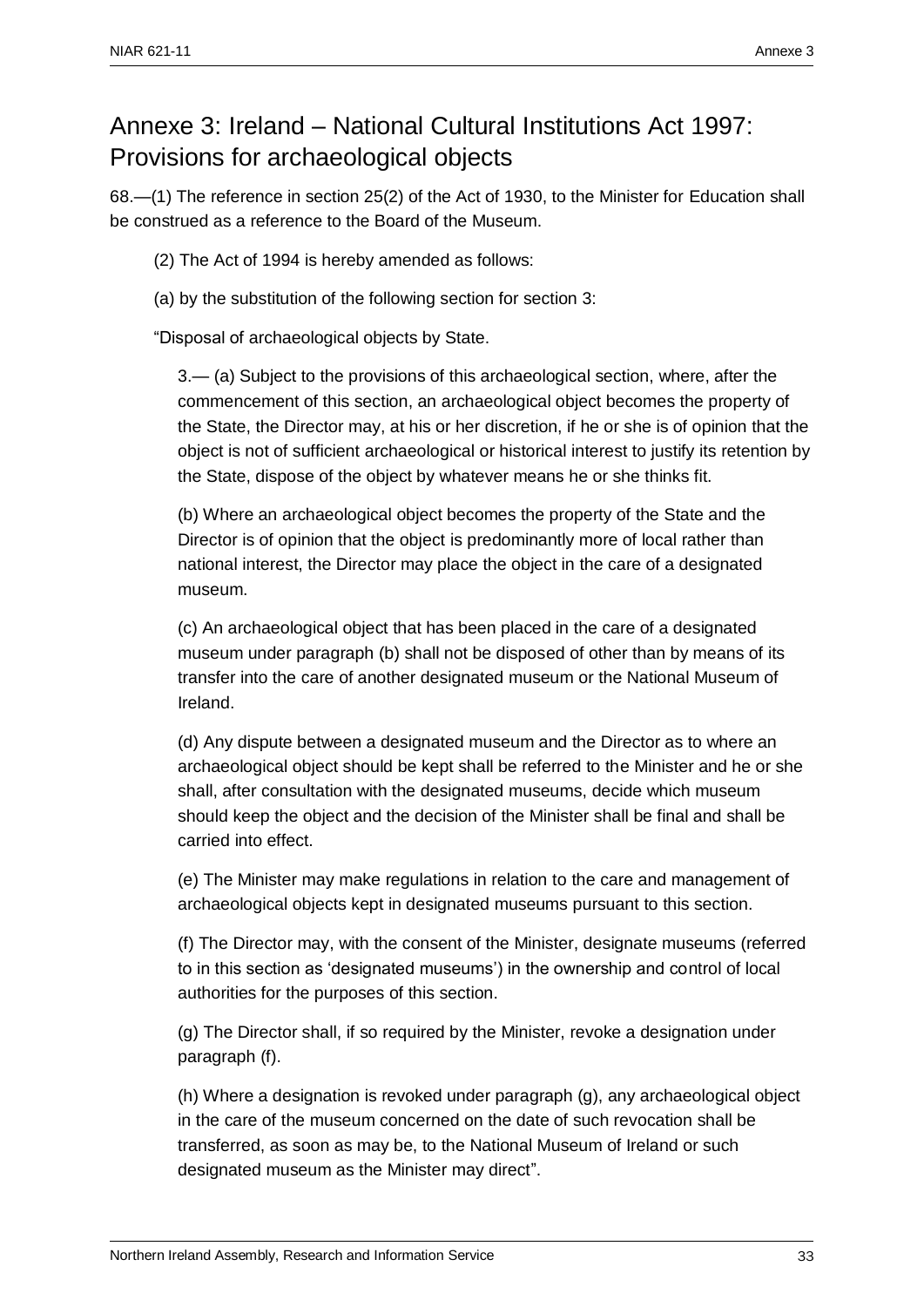and

(b) in section 6—

(i) by the substitution in subsection (1) of ''The Director or any other person authorised by the Board of the Museum'' for ''The Director'', and

(ii) by the substitution in subsection (2) of ''the Minister or, whenever so requested by the Minister, the Board of the Museum'' for ''the Minister''.

69.—(1) Where a dispute arises between the Museum and a public authority or a local authority, as the case may be, concerning the care, control and management of an archaeological object to which this section applies, the matter shall be determined by the Minister after consultation with the Heritage Council whose decision in relation thereto shall be binding on the parties concerned.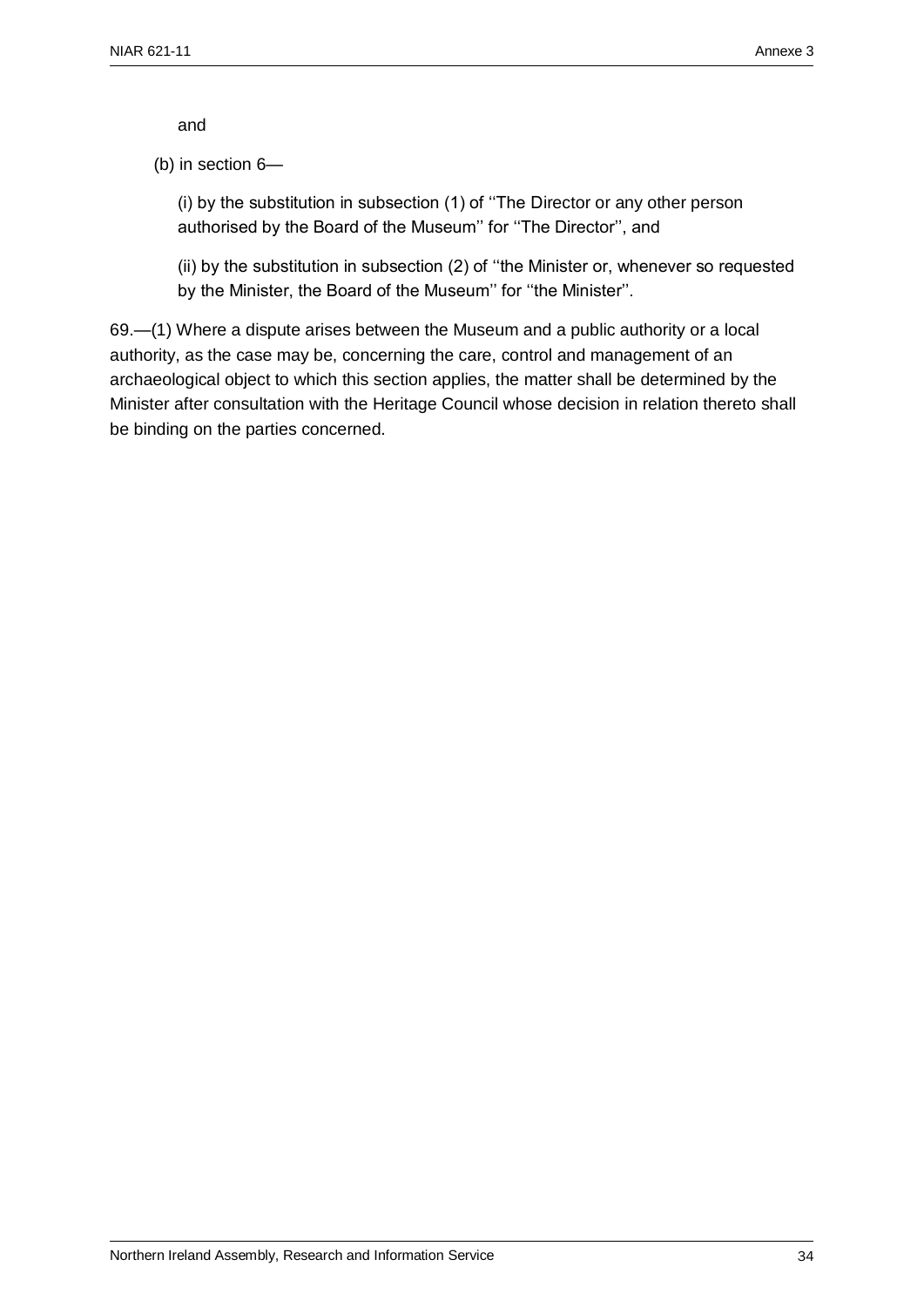### Annexe 4: Breakdown of typical archive types resulting from a developer-funded excavation

|                                    | Large-Scale rural             | Linear scheme  | Small site with human remains | Road scheme 1  | Road scheme 2 |
|------------------------------------|-------------------------------|----------------|-------------------------------|----------------|---------------|
| <b>Context Sheets</b>              | 5500 (approx)                 | 1542           | 153                           | 8267           | 7324          |
| Skeleton sheets                    |                               |                | 29                            |                |               |
| Plans                              | 230                           | 136            | 27                            | 1299           | 1245          |
| Sections                           | 2408                          | 639            | 25                            | 2318           | 1883          |
| No. of permatrace sheets           |                               | 520            |                               |                |               |
| Log Sheets                         |                               |                | 30                            |                |               |
| Prints rolls(photos)               | 77                            | 2297           | 5                             | 317            | 205           |
| Slides rolls(photos)               | 74                            | 2286           |                               | 317            | 205           |
| Photo folders (print)              | 8                             |                |                               |                |               |
| Photo folders (slide)              | 3                             |                |                               |                |               |
| Digital Photos (photos)            | 196                           | 2305           | 572                           | 305            |               |
| Total No of Soil Samples taken     | 2166                          | 221            | 23                            | 1136           | 952           |
| Organic material                   |                               |                | 5                             |                |               |
| Cremations                         |                               |                |                               | 120            |               |
| Human bone (articulated skeletons) |                               |                | 24                            |                |               |
| Human bone (disarticulated)        |                               |                | 60 bags                       |                |               |
| Animal bone                        | 6 bags 0.561kg                | 1 bag          | 19 bags                       | 15 bags        | 11 bags       |
| Burnt Bone (bags)                  | 2 small bags (so far) 0.021kg | 11             |                               | 187            | 39            |
| Worked bone                        |                               |                |                               | $\overline{c}$ |               |
| Burnt clay -daub                   |                               | $\overline{2}$ |                               |                |               |
| Prehist pottery                    | 46                            | 31             |                               | 1379           | 870           |
| Prehistoric block lifted vessels   |                               |                |                               | 4              |               |
| Medieval pottery                   | 13                            | 263            | 12                            | 101            |               |